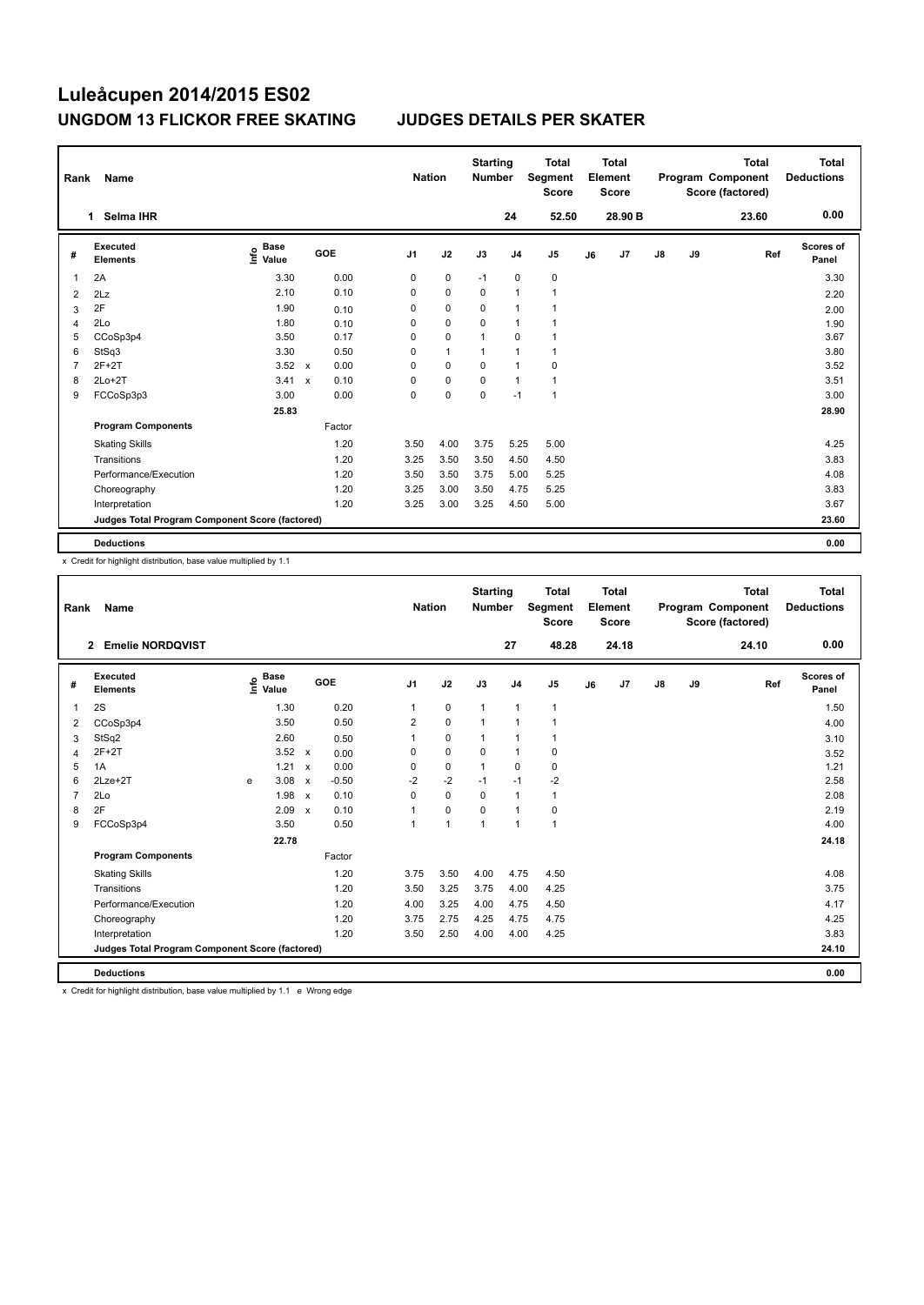| Rank           | Name                                            |                                  |       |                                   | <b>Nation</b>  |              | <b>Starting</b><br><b>Number</b> |                | <b>Total</b><br>Segment<br><b>Score</b> |    | <b>Total</b><br>Element<br>Score |               |    | <b>Total</b><br>Program Component<br>Score (factored) | Total<br><b>Deductions</b> |
|----------------|-------------------------------------------------|----------------------------------|-------|-----------------------------------|----------------|--------------|----------------------------------|----------------|-----------------------------------------|----|----------------------------------|---------------|----|-------------------------------------------------------|----------------------------|
|                | <b>Matilda LUNDIN</b><br>3                      |                                  |       |                                   |                |              |                                  | 23             | 44.17                                   |    | 24.07                            |               |    | 21.10                                                 | 1.00                       |
| #              | <b>Executed</b><br><b>Elements</b>              | <b>Base</b><br>e Base<br>⊆ Value |       | GOE                               | J <sub>1</sub> | J2           | J3                               | J <sub>4</sub> | J <sub>5</sub>                          | J6 | J7                               | $\mathsf{J}8$ | J9 | Ref                                                   | Scores of<br>Panel         |
| 1              | 2Lo                                             |                                  | 1.80  | 0.00                              | 0              | $\mathbf 0$  | $\mathbf 0$                      | $\mathbf 0$    | $\mathbf 1$                             |    |                                  |               |    |                                                       | 1.80                       |
| 2              | 2Lz                                             |                                  | 2.10  | 0.20                              | 1              | $\Omega$     | $\overline{1}$                   | $\Omega$       | $\mathbf{1}$                            |    |                                  |               |    |                                                       | 2.30                       |
| 3              | 2A<<                                            | <<                               | 1.10  | $-0.60$                           | $-3$           | $-3$         | $-3$                             | $-3$           | -3                                      |    |                                  |               |    |                                                       | 0.50                       |
| $\overline{4}$ | 2F                                              |                                  | 1.90  | 0.30                              | 1              | $\mathbf{1}$ | 1                                | $\overline{1}$ | $\mathbf{1}$                            |    |                                  |               |    |                                                       | 2.20                       |
| 5              | CCoSp3p4                                        |                                  | 3.50  | 0.33                              | 1              | 0            | 0                                | 1              | $\mathbf{1}$                            |    |                                  |               |    |                                                       | 3.83                       |
| 6              | $2Lz + 2T$                                      |                                  | 3.74  | 0.00<br>$\mathsf{x}$              | 0              | $\mathbf 0$  | $\Omega$                         | $\mathbf 0$    | $\mathbf 0$                             |    |                                  |               |    |                                                       | 3.74                       |
| 7              | FCCoSp3p3                                       |                                  | 3.00  | 0.50                              | 1              | $\Omega$     | 1                                | $\overline{1}$ | 1                                       |    |                                  |               |    |                                                       | 3.50                       |
| 8              | StSq1                                           |                                  | 1.80  | 0.33                              | 1              | 0            | 0                                | $\overline{1}$ | $\mathbf{1}$                            |    |                                  |               |    |                                                       | 2.13                       |
| 9              | $2F+2Lo$                                        |                                  | 4.07  | 0.00<br>$\boldsymbol{\mathsf{x}}$ | 0              | $\mathbf 0$  | 0                                | $\mathbf 0$    | $\pmb{0}$                               |    |                                  |               |    |                                                       | 4.07                       |
|                |                                                 |                                  | 23.01 |                                   |                |              |                                  |                |                                         |    |                                  |               |    |                                                       | 24.07                      |
|                | <b>Program Components</b>                       |                                  |       | Factor                            |                |              |                                  |                |                                         |    |                                  |               |    |                                                       |                            |
|                | <b>Skating Skills</b>                           |                                  |       | 1.20                              | 3.50           | 3.50         | 3.50                             | 3.75           | 3.50                                    |    |                                  |               |    |                                                       | 3.50                       |
|                | Transitions                                     |                                  |       | 1.20                              | 3.00           | 2.75         | 3.25                             | 4.00           | 4.00                                    |    |                                  |               |    |                                                       | 3.42                       |
|                | Performance/Execution                           |                                  |       | 1.20                              | 3.25           | 3.00         | 3.50                             | 4.50           | 4.25                                    |    |                                  |               |    |                                                       | 3.67                       |
|                | Choreography                                    |                                  |       | 1.20                              | 3.50           | 3.00         | 3.00                             | 4.00           | 4.25                                    |    |                                  |               |    |                                                       | 3.50                       |
|                | Interpretation                                  |                                  |       | 1.20                              | 3.25           | 3.25         | 3.25                             | 4.00           | 4.00                                    |    |                                  |               |    |                                                       | 3.50                       |
|                | Judges Total Program Component Score (factored) |                                  |       |                                   |                |              |                                  |                |                                         |    |                                  |               |    |                                                       | 21.10                      |
|                | <b>Deductions</b>                               |                                  |       | $-1.00$<br>Falls:                 |                |              |                                  |                |                                         |    |                                  |               |    |                                                       | $-1.00$                    |

<< Downgraded jump x Credit for highlight distribution, base value multiplied by 1.1

| Rank           | <b>Name</b>                                     |         |                                  |                                      |                | <b>Nation</b> | <b>Starting</b><br><b>Number</b> |                | <b>Total</b><br>Segment<br><b>Score</b> |    | <b>Total</b><br>Element<br><b>Score</b> |               |    | <b>Total</b><br>Program Component<br>Score (factored) | <b>Total</b><br><b>Deductions</b> |
|----------------|-------------------------------------------------|---------|----------------------------------|--------------------------------------|----------------|---------------|----------------------------------|----------------|-----------------------------------------|----|-----------------------------------------|---------------|----|-------------------------------------------------------|-----------------------------------|
|                | 4 Elin LAGERWALL                                |         |                                  |                                      |                |               |                                  | 25             | 43.79                                   |    | 21.79                                   |               |    | 22.00                                                 | 0.00                              |
| #              | Executed<br><b>Elements</b>                     |         | <b>Base</b><br>e Base<br>⊆ Value | GOE                                  | J <sub>1</sub> | J2            | J3                               | J <sub>4</sub> | J <sub>5</sub>                          | J6 | J7                                      | $\mathsf{J}8$ | J9 | Ref                                                   | <b>Scores of</b><br>Panel         |
| 1              | $2Lz+2T$                                        |         | 3.40                             | 0.10                                 | $\mathbf{1}$   | 0             | $\mathbf 0$                      | $\mathbf 0$    | 1                                       |    |                                         |               |    |                                                       | 3.50                              |
| 2              | 2A<<                                            | <<      | 1.10                             | $-0.53$                              | $-3$           | $-3$          | $-3$                             | $-2$           | $-2$                                    |    |                                         |               |    |                                                       | 0.57                              |
| 3              | 2F                                              |         | 1.90                             | 0.30                                 | 1              | $\mathbf{1}$  | 1                                | $\mathbf{1}$   | 1                                       |    |                                         |               |    |                                                       | 2.20                              |
| $\overline{4}$ | 2Lo                                             |         | 1.80                             | 0.00                                 | 0              | $\mathbf 0$   | 0                                | $\mathbf 0$    | 1                                       |    |                                         |               |    |                                                       | 1.80                              |
| 5              | FCCoSp3p3                                       |         | 3.00                             | 0.17                                 | $\Omega$       | 0             | 0                                | $\mathbf{1}$   | 1                                       |    |                                         |               |    |                                                       | 3.17                              |
| 6              | 2Lz                                             |         | 2.31                             | $-0.20$<br>$\mathsf{x}$              | $\Omega$       | 0             | $-1$                             | $-1$           | $-1$                                    |    |                                         |               |    |                                                       | 2.11                              |
| 7              | StSq2                                           |         | 2.60                             | 0.17                                 | 0              | $\mathbf 0$   | 1                                | $\mathbf{1}$   | 0                                       |    |                                         |               |    |                                                       | 2.77                              |
| 8              | $2Lo+2T<$                                       | $\prec$ | 2.97                             | $-0.80$<br>$\boldsymbol{\mathsf{x}}$ | $-2$           | $-3$          | $-3$                             | $-3$           | $-2$                                    |    |                                         |               |    |                                                       | 2.17                              |
| 9              | CCoSp3p3                                        |         | 3.00                             | 0.50                                 | 1              | $\mathbf{1}$  | $\mathbf{1}$                     | $\mathbf{1}$   | 0                                       |    |                                         |               |    |                                                       | 3.50                              |
|                |                                                 |         | 22.08                            |                                      |                |               |                                  |                |                                         |    |                                         |               |    |                                                       | 21.79                             |
|                | <b>Program Components</b>                       |         |                                  | Factor                               |                |               |                                  |                |                                         |    |                                         |               |    |                                                       |                                   |
|                | <b>Skating Skills</b>                           |         |                                  | 1.20                                 | 3.50           | 3.75          | 4.00                             | 4.00           | 4.25                                    |    |                                         |               |    |                                                       | 3.92                              |
|                | Transitions                                     |         |                                  | 1.20                                 | 3.25           | 3.00          | 3.50                             | 3.00           | 4.00                                    |    |                                         |               |    |                                                       | 3.25                              |
|                | Performance/Execution                           |         |                                  | 1.20                                 | 3.50           | 3.50          | 4.00                             | 4.25           | 4.50                                    |    |                                         |               |    |                                                       | 3.92                              |
|                | Choreography                                    |         |                                  | 1.20                                 | 3.50           | 2.75          | 3.75                             | 3.75           | 4.75                                    |    |                                         |               |    |                                                       | 3.67                              |
|                | Interpretation                                  |         |                                  | 1.20                                 | 3.25           | 3.00          | 4.00                             | 3.50           | 4.25                                    |    |                                         |               |    |                                                       | 3.58                              |
|                | Judges Total Program Component Score (factored) |         |                                  |                                      |                |               |                                  |                |                                         |    |                                         |               |    |                                                       | 22.00                             |
|                | <b>Deductions</b>                               |         |                                  |                                      |                |               |                                  |                |                                         |    |                                         |               |    |                                                       | 0.00                              |

< Under-rotated jump << Downgraded jump x Credit for highlight distribution, base value multiplied by 1.1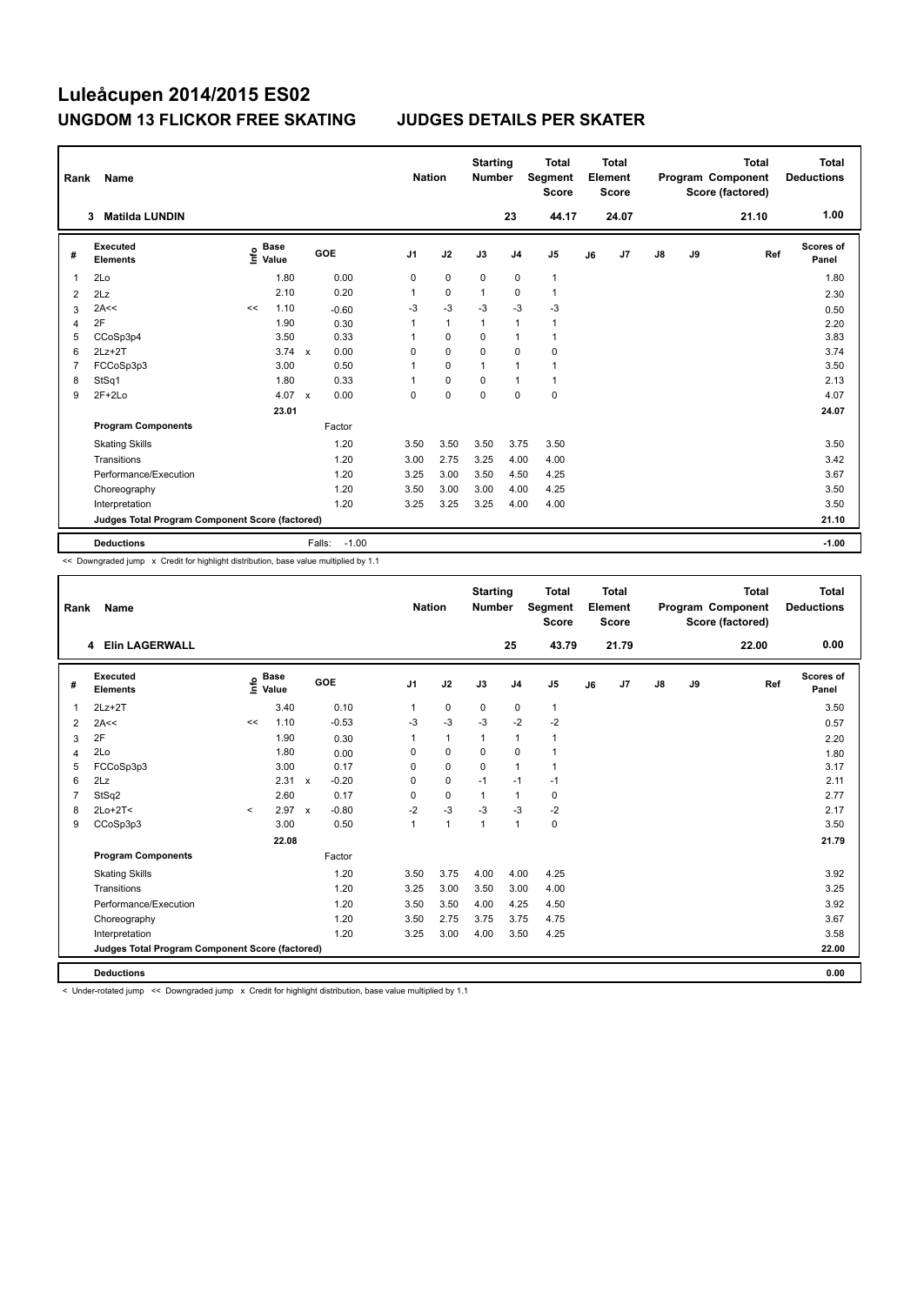| Rank | Name                                            |                                  |                           |        |                | <b>Nation</b> |                | <b>Starting</b><br><b>Number</b> |                | <b>Total</b><br>Segment<br><b>Score</b> |    | <b>Total</b><br>Element<br><b>Score</b> |               |    | <b>Total</b><br>Program Component<br>Score (factored) | <b>Total</b><br><b>Deductions</b> |
|------|-------------------------------------------------|----------------------------------|---------------------------|--------|----------------|---------------|----------------|----------------------------------|----------------|-----------------------------------------|----|-----------------------------------------|---------------|----|-------------------------------------------------------|-----------------------------------|
|      | <b>Felicia ISRAELSSON</b><br>5                  |                                  |                           |        |                |               |                |                                  | 20             | 43.06                                   |    | 22.36                                   |               |    | 20.70                                                 | 0.00                              |
| #    | Executed<br><b>Elements</b>                     | <b>Base</b><br>e Base<br>⊆ Value |                           | GOE    | J <sub>1</sub> | J2            |                | J3                               | J <sub>4</sub> | J5                                      | J6 | J7                                      | $\mathsf{J}8$ | J9 | Ref                                                   | Scores of<br>Panel                |
| 1    | 2Lo+2Lo                                         | 3.60                             |                           | 0.00   | 0              |               | $\mathbf 0$    | $\mathbf{1}$                     | 0              | 0                                       |    |                                         |               |    |                                                       | 3.60                              |
| 2    | $2F+1Lo$                                        | 2.40                             |                           | 0.00   | 0              |               | $\mathbf 0$    | 0                                | $\mathbf 0$    | $\mathbf 0$                             |    |                                         |               |    |                                                       | 2.40                              |
| 3    | 2Lz                                             | 2.10                             |                           | 0.10   | 0              |               | $\mathbf 0$    | 0                                | $\overline{1}$ | $\mathbf{1}$                            |    |                                         |               |    |                                                       | 2.20                              |
| 4    | StSq2                                           | 2.60                             |                           | 0.33   | 1              |               | $\mathbf 0$    | $\overline{1}$                   | $\overline{1}$ | $\pmb{0}$                               |    |                                         |               |    |                                                       | 2.93                              |
| 5    | FCCoSp3p3                                       | 3.00                             |                           | 0.00   | 0              |               | 0              | 0                                | 0              | $-1$                                    |    |                                         |               |    |                                                       | 3.00                              |
| 6    | 2F                                              | 2.09                             | $\mathsf{x}$              | 0.00   | 0              | $\mathbf 0$   |                | 0                                | $\mathbf 0$    | $\pmb{0}$                               |    |                                         |               |    |                                                       | 2.09                              |
| 7    | 1A                                              | 1.21                             | $\boldsymbol{\mathsf{x}}$ | 0.00   | 0              |               | $\mathbf 0$    | 0                                | $\mathbf 0$    | 0                                       |    |                                         |               |    |                                                       | 1.21                              |
| 8    | 2S                                              | 1.43                             | $\boldsymbol{\mathsf{x}}$ | 0.00   | 1              | $\mathbf 0$   |                | 0                                | 0              | $\pmb{0}$                               |    |                                         |               |    |                                                       | 1.43                              |
| 9    | CCoSp3p3                                        | 3.00                             |                           | 0.50   | 1              |               | $\overline{2}$ | 1                                | $\overline{1}$ | $\mathbf 0$                             |    |                                         |               |    |                                                       | 3.50                              |
|      |                                                 | 21.43                            |                           |        |                |               |                |                                  |                |                                         |    |                                         |               |    |                                                       | 22.36                             |
|      | <b>Program Components</b>                       |                                  |                           | Factor |                |               |                |                                  |                |                                         |    |                                         |               |    |                                                       |                                   |
|      | <b>Skating Skills</b>                           |                                  |                           | 1.20   | 3.25           |               | 3.50           | 3.50                             | 4.00           | 3.50                                    |    |                                         |               |    |                                                       | 3.50                              |
|      | Transitions                                     |                                  |                           | 1.20   | 3.00           |               | 3.25           | 3.50                             | 3.00           | 3.25                                    |    |                                         |               |    |                                                       | 3.17                              |
|      | Performance/Execution                           |                                  |                           | 1.20   | 3.25           |               | 3.50           | 3.75                             | 3.75           | 3.50                                    |    |                                         |               |    |                                                       | 3.58                              |
|      | Choreography                                    |                                  |                           | 1.20   | 3.00           |               | 3.50           | 3.75                             | 3.75           | 3.75                                    |    |                                         |               |    |                                                       | 3.67                              |
|      | Interpretation                                  |                                  |                           | 1.20   | 3.00           |               | 3.25           | 3.75                             | 3.25           | 3.50                                    |    |                                         |               |    |                                                       | 3.33                              |
|      | Judges Total Program Component Score (factored) |                                  |                           |        |                |               |                |                                  |                |                                         |    |                                         |               |    |                                                       | 20.70                             |
|      | <b>Deductions</b>                               |                                  |                           |        |                |               |                |                                  |                |                                         |    |                                         |               |    |                                                       | 0.00                              |

x Credit for highlight distribution, base value multiplied by 1.1

| Rank           | Name                                            |   |                                  |                           |         | <b>Nation</b>  |             | <b>Starting</b><br><b>Number</b> |                | <b>Total</b><br>Segment<br><b>Score</b> |    | Total<br>Element<br><b>Score</b> |               |    | <b>Total</b><br>Program Component<br>Score (factored) | Total<br><b>Deductions</b> |
|----------------|-------------------------------------------------|---|----------------------------------|---------------------------|---------|----------------|-------------|----------------------------------|----------------|-----------------------------------------|----|----------------------------------|---------------|----|-------------------------------------------------------|----------------------------|
|                | 6 Anja LIEDHOLM                                 |   |                                  |                           |         |                |             |                                  | 16             | 42.37                                   |    | 23.47 B                          |               |    | 19.90                                                 | 1.00                       |
| #              | Executed<br><b>Elements</b>                     |   | <b>Base</b><br>e Base<br>⊆ Value |                           | GOE     | J <sub>1</sub> | J2          | J3                               | J <sub>4</sub> | J <sub>5</sub>                          | J6 | J7                               | $\mathsf{J}8$ | J9 | Ref                                                   | <b>Scores of</b><br>Panel  |
| 1              | 2Lo                                             |   | 1.80                             |                           | 0.20    | 0              | $\mathbf 0$ | $\mathbf{1}$                     | $\mathbf{1}$   | $\mathbf{1}$                            |    |                                  |               |    |                                                       | 2.00                       |
| $\overline{2}$ | 2Lze                                            | e | 1.50                             |                           | $-0.50$ | $-2$           | $-2$        | $-2$                             | $-1$           | $-1$                                    |    |                                  |               |    |                                                       | 1.00                       |
| 3              | StSq2                                           |   | 2.60                             |                           | 0.33    | 0              | $\pmb{0}$   | $\mathbf{1}$                     | $\mathbf{1}$   | $\mathbf{1}$                            |    |                                  |               |    |                                                       | 2.93                       |
| 4              | 2A                                              |   | 3.30                             |                           | $-1.50$ | -3             | $-3$        | -3                               | $-2$           | $-3$                                    |    |                                  |               |    |                                                       | 1.80                       |
| 5              | CCoSp3p4                                        |   | 3.50                             |                           | 0.00    | 1              | $\mathbf 0$ | $\mathbf 0$                      | $-1$           | $\mathbf 0$                             |    |                                  |               |    |                                                       | 3.50                       |
| 6              | 2Lze+2Lo                                        | e | 3.63                             | $\mathsf{x}$              | $-0.80$ | -3             | $-3$        | -3                               | $-2$           | $-2$                                    |    |                                  |               |    |                                                       | 2.83                       |
| $\overline{7}$ | FSSp1                                           |   | 2.00                             |                           | $-0.20$ | 0              | $-2$        | $\mathbf 0$                      | $-2$           | $\pmb{0}$                               |    |                                  |               |    |                                                       | 1.80                       |
| 8              | $2F+2T$                                         |   | 3.52                             | $\mathbf{x}$              | 0.00    | $\Omega$       | $\mathbf 0$ | $\Omega$                         | 0              | 0                                       |    |                                  |               |    |                                                       | 3.52                       |
| 9              | 2F                                              |   | 2.09                             | $\boldsymbol{\mathsf{x}}$ | 0.00    | 0              | $\mathbf 0$ | $\mathbf 0$                      | 0              | $\mathbf 0$                             |    |                                  |               |    |                                                       | 2.09                       |
|                |                                                 |   | 23.94                            |                           |         |                |             |                                  |                |                                         |    |                                  |               |    |                                                       | 23.47                      |
|                | <b>Program Components</b>                       |   |                                  |                           | Factor  |                |             |                                  |                |                                         |    |                                  |               |    |                                                       |                            |
|                | <b>Skating Skills</b>                           |   |                                  |                           | 1.20    | 3.00           | 3.25        | 3.50                             | 4.00           | 3.50                                    |    |                                  |               |    |                                                       | 3.42                       |
|                | Transitions                                     |   |                                  |                           | 1.20    | 2.50           | 3.00        | 3.00                             | 3.50           | 3.25                                    |    |                                  |               |    |                                                       | 3.08                       |
|                | Performance/Execution                           |   |                                  |                           | 1.20    | 2.75           | 3.25        | 3.50                             | 4.50           | 3.50                                    |    |                                  |               |    |                                                       | 3.42                       |
|                | Choreography                                    |   |                                  |                           | 1.20    | 2.75           | 3.25        | 3.25                             | 4.50           | 3.75                                    |    |                                  |               |    |                                                       | 3.42                       |
|                | Interpretation                                  |   |                                  |                           | 1.20    | 2.75           | 3.00        | 3.25                             | 4.00           | 3.50                                    |    |                                  |               |    |                                                       | 3.25                       |
|                | Judges Total Program Component Score (factored) |   |                                  |                           |         |                |             |                                  |                |                                         |    |                                  |               |    |                                                       | 19.90                      |
|                | <b>Deductions</b>                               |   |                                  | Falls:                    | $-1.00$ |                |             |                                  |                |                                         |    |                                  |               |    |                                                       | $-1.00$                    |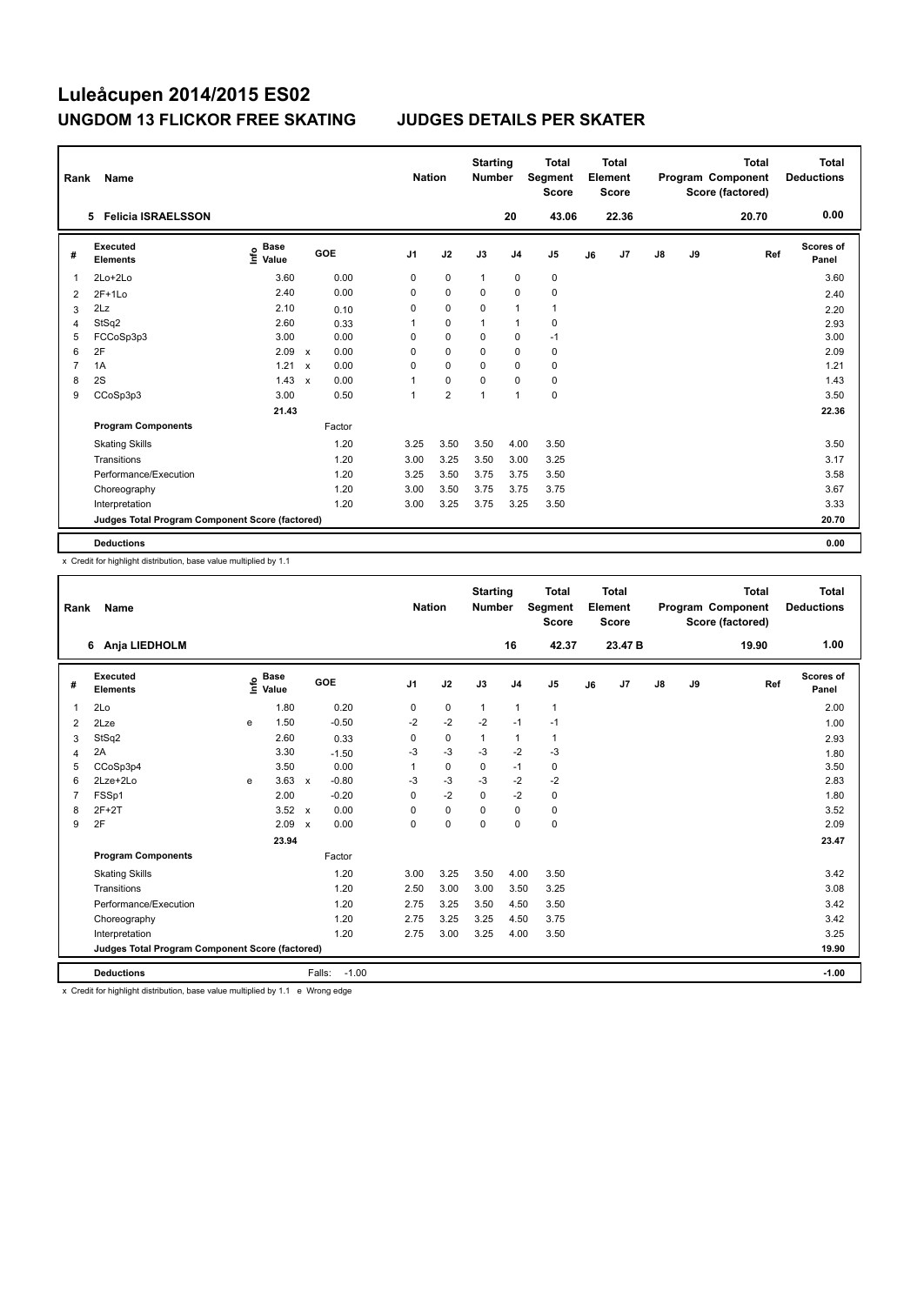| Rank           | Name                                            |         |                                  |                           |                   | <b>Nation</b>  |              | <b>Starting</b><br><b>Number</b> |                | <b>Total</b><br>Segment<br><b>Score</b> |    | <b>Total</b><br>Element<br><b>Score</b> |               |    | <b>Total</b><br>Program Component<br>Score (factored) | Total<br><b>Deductions</b> |
|----------------|-------------------------------------------------|---------|----------------------------------|---------------------------|-------------------|----------------|--------------|----------------------------------|----------------|-----------------------------------------|----|-----------------------------------------|---------------|----|-------------------------------------------------------|----------------------------|
|                | 7 Vilma STRÅGEFORS                              |         |                                  |                           |                   |                |              |                                  | 21             | 40.57                                   |    | 19.17 <sub>B</sub>                      |               |    | 22.40                                                 | 1.00                       |
| #              | Executed<br><b>Elements</b>                     |         | <b>Base</b><br>e Base<br>E Value |                           | GOE               | J <sub>1</sub> | J2           | J3                               | J <sub>4</sub> | J5                                      | J6 | J7                                      | $\mathsf{J}8$ | J9 | Ref                                                   | <b>Scores of</b><br>Panel  |
| $\mathbf 1$    | $1Lz + 2T$                                      |         | 1.90                             |                           | 0.13              | 0              | $\mathbf{1}$ | 0                                | $\overline{2}$ | $\mathbf{1}$                            |    |                                         |               |    |                                                       | 2.03                       |
| 2              | 2A<                                             | $\,<\,$ | 2.30                             |                           | $-1.50$           | $-3$           | $-3$         | $-3$                             | $-2$           | $-3$                                    |    |                                         |               |    |                                                       | 0.80                       |
| 3              | 3S<<                                            | <<      | 1.30                             |                           | $-0.60$           | -3             | $-3$         | $-3$                             | $-3$           | $-3$                                    |    |                                         |               |    |                                                       | 0.70                       |
| 4              | FCSSp1                                          |         | 1.90                             |                           | 0.33              | $\Omega$       | $\mathbf 0$  | $\mathbf{1}$                     | $\mathbf{1}$   | $\mathbf{1}$                            |    |                                         |               |    |                                                       | 2.23                       |
| 5              | 2Lo                                             |         | 1.98                             | $\mathsf{x}$              | 0.00              | 0              | $\mathbf 0$  | 0                                | $\mathbf 0$    | 0                                       |    |                                         |               |    |                                                       | 1.98                       |
| 6              | 2Lz                                             |         | 2.31                             | $\boldsymbol{\mathsf{x}}$ | 0.30              | 0              | $\mathbf{1}$ |                                  | $\overline{2}$ | $\mathbf{1}$                            |    |                                         |               |    |                                                       | 2.61                       |
| $\overline{7}$ | StSq2                                           |         | 2.60                             |                           | 0.50              | $\Omega$       | $\mathbf{1}$ | $\mathbf{1}$                     | $\overline{2}$ | $\mathbf{1}$                            |    |                                         |               |    |                                                       | 3.10                       |
| 8              | $2F+2T$                                         |         | 3.52                             | $\mathbf{x}$              | 0.20              | 1              | $\mathbf 0$  | $\Omega$                         | $\mathbf{1}$   | $\mathbf{1}$                            |    |                                         |               |    |                                                       | 3.72                       |
| 9              | CCoSp                                           |         | 0.00                             |                           | 0.00              |                |              |                                  |                |                                         |    |                                         |               |    |                                                       | 0.00                       |
|                |                                                 |         | 17.81                            |                           |                   |                |              |                                  |                |                                         |    |                                         |               |    |                                                       | 19.17                      |
|                | <b>Program Components</b>                       |         |                                  |                           | Factor            |                |              |                                  |                |                                         |    |                                         |               |    |                                                       |                            |
|                | <b>Skating Skills</b>                           |         |                                  |                           | 1.20              | 3.75           | 3.75         | 4.00                             | 4.50           | 4.00                                    |    |                                         |               |    |                                                       | 3.92                       |
|                | Transitions                                     |         |                                  |                           | 1.20              | 3.50           | 3.25         | 3.75                             | 4.00           | 3.25                                    |    |                                         |               |    |                                                       | 3.50                       |
|                | Performance/Execution                           |         |                                  |                           | 1.20              | 3.75           | 3.50         | 4.50                             | 4.00           | 3.50                                    |    |                                         |               |    |                                                       | 3.75                       |
|                | Choreography                                    |         |                                  |                           | 1.20              | 3.75           | 3.00         | 4.00                             | 4.75           | 3.75                                    |    |                                         |               |    |                                                       | 3.83                       |
|                | Interpretation                                  |         |                                  |                           | 1.20              | 3.50           | 3.25         | 4.50                             | 4.25           | 3.00                                    |    |                                         |               |    |                                                       | 3.67                       |
|                | Judges Total Program Component Score (factored) |         |                                  |                           |                   |                |              |                                  |                |                                         |    |                                         |               |    |                                                       | 22.40                      |
|                | <b>Deductions</b>                               |         |                                  |                           | $-1.00$<br>Falls: |                |              |                                  |                |                                         |    |                                         |               |    |                                                       | $-1.00$                    |

< Under-rotated jump << Downgraded jump x Credit for highlight distribution, base value multiplied by 1.1

| Rank           | <b>Name</b>                                     |         |                      |                           |         | <b>Nation</b>  |                | <b>Starting</b><br><b>Number</b> |                | <b>Total</b><br>Segment<br><b>Score</b> |    | Total<br>Element<br><b>Score</b> |    |    | <b>Total</b><br>Program Component<br>Score (factored) | <b>Total</b><br><b>Deductions</b> |
|----------------|-------------------------------------------------|---------|----------------------|---------------------------|---------|----------------|----------------|----------------------------------|----------------|-----------------------------------------|----|----------------------------------|----|----|-------------------------------------------------------|-----------------------------------|
|                | <b>Wilma LIND</b><br>8                          |         |                      |                           |         |                |                |                                  | 26             | 40.10                                   |    | 17.10                            |    |    | 24.00                                                 | 1.00                              |
| #              | Executed<br><b>Elements</b>                     | lnfo    | <b>Base</b><br>Value | GOE                       |         | J <sub>1</sub> | J2             | J3                               | J <sub>4</sub> | J <sub>5</sub>                          | J6 | J7                               | J8 | J9 | Ref                                                   | Scores of<br>Panel                |
| $\overline{1}$ | 2A<<                                            | <<      | 1.10                 |                           | $-0.60$ | $-3$           | $-3$           | $-3$                             | $-3$           | $-3$                                    |    |                                  |    |    |                                                       | 0.50                              |
| 2              | 2S                                              |         | 1.30                 |                           | 0.13    | $\mathbf 0$    | $\mathbf 0$    | $\mathbf{1}$                     | $\mathbf{1}$   | 1                                       |    |                                  |    |    |                                                       | 1.43                              |
| 3              | $2Lo+2T$                                        |         | 3.10                 |                           | 0.00    | 0              | $\pmb{0}$      | $\Omega$                         | $\mathbf 0$    | 1                                       |    |                                  |    |    |                                                       | 3.10                              |
| $\overline{4}$ | FCCoSp2p3                                       |         | 2.10                 |                           | 0.50    |                | $\mathbf 0$    | $\mathbf{1}$                     | $\mathbf{1}$   | $\overline{2}$                          |    |                                  |    |    |                                                       | 2.60                              |
| 5              | 2Lo<                                            | $\prec$ | 1.30                 |                           | $-0.90$ | $-3$           | $-3$           | $-3$                             | $-3$           | $-3$                                    |    |                                  |    |    |                                                       | 0.40                              |
| 6              | $2S+2T$                                         |         | 2.86                 | $\boldsymbol{\mathsf{x}}$ | 0.00    | 0              | $\mathbf 0$    | 0                                | $\mathbf 0$    | 0                                       |    |                                  |    |    |                                                       | 2.86                              |
| $\overline{7}$ | 1A                                              |         | 1.21                 | $\boldsymbol{\mathsf{x}}$ | 0.00    | 0              | $\mathbf 0$    | $\Omega$                         | $\mathbf 0$    | $\mathbf 0$                             |    |                                  |    |    |                                                       | 1.21                              |
| 8              | CCoSp2p1                                        |         | 1.40                 |                           | 0.50    |                | $\mathbf{1}$   | 0                                | $\mathbf{1}$   | 1                                       |    |                                  |    |    |                                                       | 1.90                              |
| 9              | StSq2                                           |         | 2.60                 |                           | 0.50    |                | $\overline{1}$ | $\mathbf{1}$                     | $\mathbf{1}$   | $\overline{2}$                          |    |                                  |    |    |                                                       | 3.10                              |
|                |                                                 |         | 16.97                |                           |         |                |                |                                  |                |                                         |    |                                  |    |    |                                                       | 17.10                             |
|                | <b>Program Components</b>                       |         |                      |                           | Factor  |                |                |                                  |                |                                         |    |                                  |    |    |                                                       |                                   |
|                | <b>Skating Skills</b>                           |         |                      |                           | 1.20    | 3.50           | 3.50           | 3.75                             | 4.50           | 4.75                                    |    |                                  |    |    |                                                       | 3.92                              |
|                | Transitions                                     |         |                      |                           | 1.20    | 3.25           | 3.25           | 4.00                             | 4.00           | 4.50                                    |    |                                  |    |    |                                                       | 3.75                              |
|                | Performance/Execution                           |         |                      |                           | 1.20    | 3.50           | 3.75           | 4.25                             | 4.50           | 4.75                                    |    |                                  |    |    |                                                       | 4.17                              |
|                | Choreography                                    |         |                      |                           | 1.20    | 3.50           | 3.50           | 4.00                             | 4.75           | 5.25                                    |    |                                  |    |    |                                                       | 4.08                              |
|                | Interpretation                                  |         |                      |                           | 1.20    | 3.25           | 3.25           | 4.25                             | 4.75           | 4.75                                    |    |                                  |    |    |                                                       | 4.08                              |
|                | Judges Total Program Component Score (factored) |         |                      |                           |         |                |                |                                  |                |                                         |    |                                  |    |    |                                                       | 24.00                             |
|                | <b>Deductions</b>                               |         |                      | Falls:                    | $-1.00$ |                |                |                                  |                |                                         |    |                                  |    |    |                                                       | $-1.00$                           |

< Under-rotated jump << Downgraded jump x Credit for highlight distribution, base value multiplied by 1.1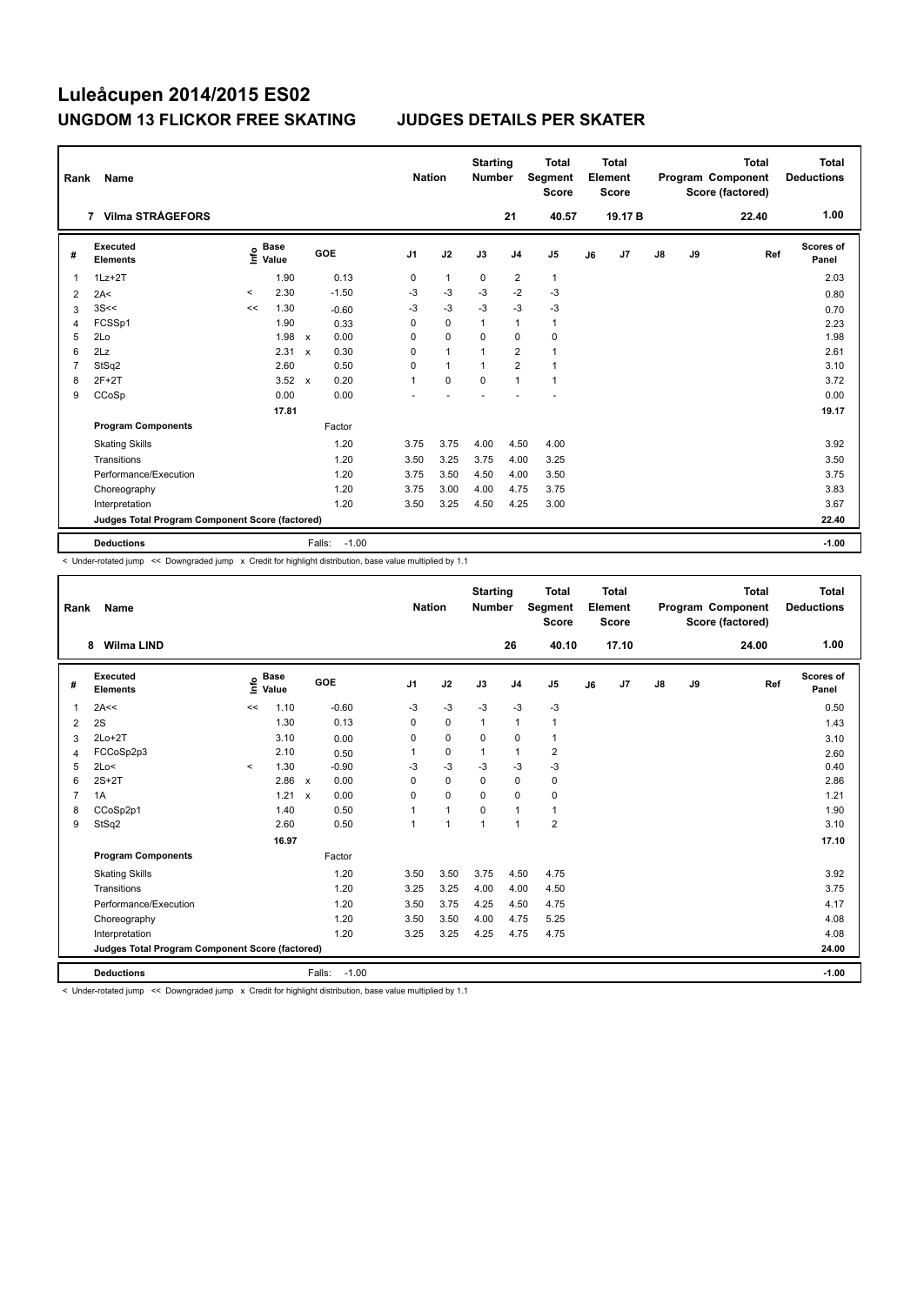| Rank           | Name                                            |                                  |                           |         |                | <b>Nation</b> | <b>Starting</b><br><b>Number</b> |                | <b>Total</b><br>Segment<br><b>Score</b> |    | <b>Total</b><br>Element<br><b>Score</b> |    |    | <b>Total</b><br>Program Component<br>Score (factored) | <b>Total</b><br><b>Deductions</b> |
|----------------|-------------------------------------------------|----------------------------------|---------------------------|---------|----------------|---------------|----------------------------------|----------------|-----------------------------------------|----|-----------------------------------------|----|----|-------------------------------------------------------|-----------------------------------|
|                | <b>Johanna KRAAMER</b><br>9                     |                                  |                           |         |                |               |                                  | 15             | 39.69                                   |    | 21.59                                   |    |    | 18.10                                                 | 0.00                              |
| #              | Executed<br><b>Elements</b>                     | <b>Base</b><br>e Base<br>⊆ Value |                           | GOE     | J <sub>1</sub> | J2            | J3                               | J <sub>4</sub> | J5                                      | J6 | J7                                      | J8 | J9 | Ref                                                   | Scores of<br>Panel                |
| 1              | 2Lz                                             | 2.10                             |                           | 0.00    | 0              | $\mathbf 0$   | 0                                | $\pmb{0}$      | $-1$                                    |    |                                         |    |    |                                                       | 2.10                              |
| 2              | $2S+2T$                                         | 2.60                             |                           | 0.00    | 0              | $\mathbf 0$   | $\Omega$                         | 0              | $-1$                                    |    |                                         |    |    |                                                       | 2.60                              |
| 3              | FCCoSp3p4                                       | 3.50                             |                           | $-0.10$ | 0              | $\mathbf 0$   | $-1$                             | $-2$           | $\pmb{0}$                               |    |                                         |    |    |                                                       | 3.40                              |
| $\overline{4}$ | 1A                                              | 1.10                             |                           | 0.00    | 0              | $\mathbf 0$   | $\mathbf 0$                      | $\mathbf 0$    | $\mathbf 0$                             |    |                                         |    |    |                                                       | 1.10                              |
| 5              | 2F                                              | 2.09                             | $\mathsf{x}$              | 0.00    | 0              | $\mathbf 0$   | 0                                | $\mathbf 0$    | 0                                       |    |                                         |    |    |                                                       | 2.09                              |
| 6              | 2Lo                                             | 1.98                             | $\boldsymbol{\mathsf{x}}$ | $-0.20$ | 0              | $\mathbf 0$   | $-1$                             | $-1$           | $-1$                                    |    |                                         |    |    |                                                       | 1.78                              |
| $\overline{7}$ | StSq1                                           | 1.80                             |                           | $-0.10$ | 0              | $-1$          | $-1$                             | $\mathbf{1}$   | $\pmb{0}$                               |    |                                         |    |    |                                                       | 1.70                              |
| 8              | $2F+2T$                                         | 3.52                             | $\mathsf{x}$              | 0.00    | 0              | $\mathbf 0$   | $\Omega$                         | $\Omega$       | 0                                       |    |                                         |    |    |                                                       | 3.52                              |
| 9              | CCoSp3p4                                        | 3.50                             |                           | $-0.20$ | 0              | 0             | $-1$                             | $-1$           | $-1$                                    |    |                                         |    |    |                                                       | 3.30                              |
|                |                                                 | 22.19                            |                           |         |                |               |                                  |                |                                         |    |                                         |    |    |                                                       | 21.59                             |
|                | <b>Program Components</b>                       |                                  |                           | Factor  |                |               |                                  |                |                                         |    |                                         |    |    |                                                       |                                   |
|                | <b>Skating Skills</b>                           |                                  |                           | 1.20    | 3.25           | 3.25          | 2.50                             | 3.25           | 3.25                                    |    |                                         |    |    |                                                       | 3.25                              |
|                | Transitions                                     |                                  |                           | 1.20    | 3.00           | 2.50          | 2.50                             | 3.00           | 3.00                                    |    |                                         |    |    |                                                       | 2.83                              |
|                | Performance/Execution                           |                                  |                           | 1.20    | 3.25           | 3.00          | 2.50                             | 3.50           | 3.25                                    |    |                                         |    |    |                                                       | 3.17                              |
|                | Choreography                                    |                                  |                           | 1.20    | 3.00           | 2.25          | 2.50                             | 3.50           | 3.50                                    |    |                                         |    |    |                                                       | 3.00                              |
|                | Interpretation                                  |                                  |                           | 1.20    | 2.75           | 2.50          | 2.25                             | 3.50           | 3.25                                    |    |                                         |    |    |                                                       | 2.83                              |
|                | Judges Total Program Component Score (factored) |                                  |                           |         |                |               |                                  |                |                                         |    |                                         |    |    |                                                       | 18.10                             |
|                | <b>Deductions</b>                               |                                  |                           |         |                |               |                                  |                |                                         |    |                                         |    |    |                                                       | 0.00                              |

x Credit for highlight distribution, base value multiplied by 1.1

| Rank           | Name                                            |                                  |                           |         | <b>Nation</b>  |              | <b>Starting</b><br><b>Number</b> |                | <b>Total</b><br>Segment<br><b>Score</b> |    | <b>Total</b><br>Element<br><b>Score</b> |               |    | <b>Total</b><br>Program Component<br>Score (factored) | <b>Total</b><br><b>Deductions</b> |
|----------------|-------------------------------------------------|----------------------------------|---------------------------|---------|----------------|--------------|----------------------------------|----------------|-----------------------------------------|----|-----------------------------------------|---------------|----|-------------------------------------------------------|-----------------------------------|
| 10             | Kajsa MÅNSSON                                   |                                  |                           |         |                |              |                                  | 14             | 39.54                                   |    | 21.74                                   |               |    | 17.80                                                 | 0.00                              |
| #              | Executed<br><b>Elements</b>                     | <b>Base</b><br>e Base<br>⊆ Value | GOE                       |         | J <sub>1</sub> | J2           | J3                               | J <sub>4</sub> | J <sub>5</sub>                          | J6 | J7                                      | $\mathsf{J}8$ | J9 | Ref                                                   | Scores of<br>Panel                |
| $\overline{1}$ | $2Lz+2T$                                        | 3.40                             |                           | 0.00    | 0              | $\pmb{0}$    | $\mathbf 0$                      | $-1$           | 0                                       |    |                                         |               |    |                                                       | 3.40                              |
| 2              | 2Lo                                             | 1.80                             |                           | 0.00    | 0              | $\pmb{0}$    | $\mathbf 1$                      | $\mathbf 0$    | 0                                       |    |                                         |               |    |                                                       | 1.80                              |
| 3              | 2F                                              | 1.90                             |                           | 0.00    | 0              | $\mathbf 0$  | 0                                | 0              | 0                                       |    |                                         |               |    |                                                       | 1.90                              |
| $\overline{4}$ | 1A                                              | 1.10                             |                           | 0.00    | 0              | $\mathbf 0$  | $\Omega$                         | $\mathbf 0$    | $\mathbf 0$                             |    |                                         |               |    |                                                       | 1.10                              |
| 5              | CCoSp3p3                                        | 3.00                             |                           | 0.50    |                | $\mathbf{1}$ | 0                                | 1              | 1                                       |    |                                         |               |    |                                                       | 3.50                              |
| 6              | 2Lz                                             | 2.31                             | $\boldsymbol{\mathsf{x}}$ | 0.00    |                | $-1$         | 0                                | $\mathbf 0$    | 0                                       |    |                                         |               |    |                                                       | 2.31                              |
| $\overline{7}$ | FCCoSp3p3                                       | 3.00                             |                           | 0.00    | 0              | $\pmb{0}$    | $\mathbf 0$                      | $\mathbf 0$    | 1                                       |    |                                         |               |    |                                                       | 3.00                              |
| 8              | $2S+2T$                                         | 2.86                             | $\mathbf{x}$              | $-0.40$ | $\Omega$       | $-2$         | $-2$                             | $-2$           | $-2$                                    |    |                                         |               |    |                                                       | 2.46                              |
| 9              | StSq2                                           | 2.60                             |                           | $-0.33$ | $\Omega$       | $-2$         | $-1$                             | $\mathbf 0$    | $-1$                                    |    |                                         |               |    |                                                       | 2.27                              |
|                |                                                 | 21.97                            |                           |         |                |              |                                  |                |                                         |    |                                         |               |    |                                                       | 21.74                             |
|                | <b>Program Components</b>                       |                                  |                           | Factor  |                |              |                                  |                |                                         |    |                                         |               |    |                                                       |                                   |
|                | <b>Skating Skills</b>                           |                                  |                           | 1.20    | 3.00           | 2.75         | 2.75                             | 3.75           | 3.25                                    |    |                                         |               |    |                                                       | 3.00                              |
|                | Transitions                                     |                                  |                           | 1.20    | 3.00           | 2.50         | 2.50                             | 3.00           | 3.25                                    |    |                                         |               |    |                                                       | 2.83                              |
|                | Performance/Execution                           |                                  |                           | 1.20    | 2.75           | 3.00         | 2.75                             | 3.50           | 3.50                                    |    |                                         |               |    |                                                       | 3.08                              |
|                | Choreography                                    |                                  |                           | 1.20    | 3.00           | 2.50         | 2.75                             | 3.50           | 3.25                                    |    |                                         |               |    |                                                       | 3.00                              |
|                | Interpretation                                  |                                  |                           | 1.20    | 2.75           | 2.50         | 2.50                             | 3.50           | 3.50                                    |    |                                         |               |    |                                                       | 2.92                              |
|                | Judges Total Program Component Score (factored) |                                  |                           |         |                |              |                                  |                |                                         |    |                                         |               |    |                                                       | 17.80                             |
|                | <b>Deductions</b>                               |                                  |                           |         |                |              |                                  |                |                                         |    |                                         |               |    |                                                       | 0.00                              |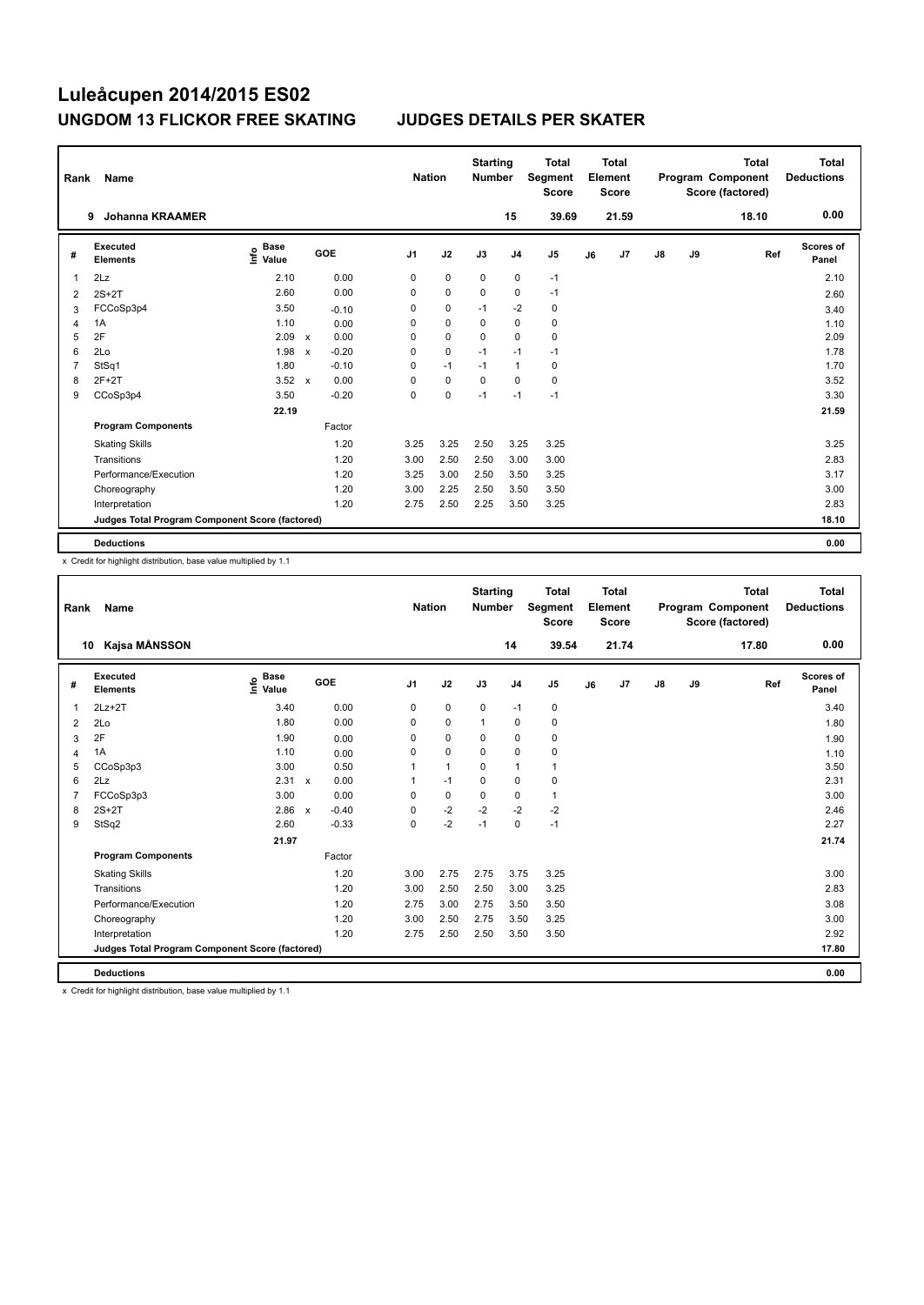| Rank | Name                                            |         |                                  |                           |                   | <b>Nation</b>  |              | <b>Starting</b><br><b>Number</b> |                | <b>Total</b><br>Segment<br><b>Score</b> |    | <b>Total</b><br>Element<br>Score |               |    | <b>Total</b><br>Program Component<br>Score (factored) | Total<br><b>Deductions</b> |
|------|-------------------------------------------------|---------|----------------------------------|---------------------------|-------------------|----------------|--------------|----------------------------------|----------------|-----------------------------------------|----|----------------------------------|---------------|----|-------------------------------------------------------|----------------------------|
| 11   | <b>Wilma BROVALL</b>                            |         |                                  |                           |                   |                |              |                                  | 5              | 39.09                                   |    | 21.69 B                          |               |    | 18.40                                                 | 1.00                       |
| #    | <b>Executed</b><br><b>Elements</b>              |         | <b>Base</b><br>e Base<br>⊆ Value |                           | GOE               | J <sub>1</sub> | J2           | J3                               | J <sub>4</sub> | J <sub>5</sub>                          | J6 | J7                               | $\mathsf{J}8$ | J9 | Ref                                                   | Scores of<br>Panel         |
| 1    | 2Lz                                             |         | 2.10                             |                           | 0.00              | 0              | $\pmb{0}$    | $-1$                             | $\mathbf 0$    | $\pmb{0}$                               |    |                                  |               |    |                                                       | 2.10                       |
| 2    | 2A<                                             | $\prec$ | 2.30                             |                           | $-1.17$           | $-3$           | $-2$         | $-2$                             | $-3$           | $-2$                                    |    |                                  |               |    |                                                       | 1.13                       |
| 3    | 2A<                                             | $\prec$ | 2.30                             |                           | $-1.50$           | $-3$           | $-3$         | $-3$                             | $-3$           | -3                                      |    |                                  |               |    |                                                       | 0.80                       |
| 4    | CCoSp3p3                                        |         | 3.00                             |                           | 0.00              | 0              | $\mathbf 0$  | $\mathbf 0$                      | $\overline{1}$ | $\mathbf 0$                             |    |                                  |               |    |                                                       | 3.00                       |
| 5    | $2F+2T$                                         |         | 3.52                             | X                         | $-0.10$           | 0              | $\mathbf{1}$ | $-1$                             | $\mathbf 0$    | $-1$                                    |    |                                  |               |    |                                                       | 3.42                       |
| 6    | 2F                                              |         | 2.09                             | $\boldsymbol{\mathsf{x}}$ | 0.00              | 0              | $\mathbf 0$  | $\mathbf 0$                      | $\mathbf 0$    | $-1$                                    |    |                                  |               |    |                                                       | 2.09                       |
| 7    | 2Lo                                             |         | 1.98                             | $\boldsymbol{\mathsf{x}}$ | $-0.60$           | $-2$           | $-2$         | $-2$                             | $-2$           | $-1$                                    |    |                                  |               |    |                                                       | 1.38                       |
| 8    | StSq1                                           |         | 1.80                             |                           | 0.17              | 0              | $\mathbf{1}$ | 0                                | $\mathbf{1}$   | $-1$                                    |    |                                  |               |    |                                                       | 1.97                       |
| 9    | FCCoSp3p2V1                                     |         | 1.80                             |                           | 0.00              | 0              | $\mathbf 0$  | 0                                | $\mathbf 0$    | $-2$                                    |    |                                  |               |    |                                                       | 1.80                       |
|      |                                                 |         | 20.89                            |                           |                   |                |              |                                  |                |                                         |    |                                  |               |    |                                                       | 21.69                      |
|      | <b>Program Components</b>                       |         |                                  |                           | Factor            |                |              |                                  |                |                                         |    |                                  |               |    |                                                       |                            |
|      | <b>Skating Skills</b>                           |         |                                  |                           | 1.20              | 2.75           | 3.50         | 3.00                             | 3.75           | 3.50                                    |    |                                  |               |    |                                                       | 3.33                       |
|      | Transitions                                     |         |                                  |                           | 1.20              | 2.50           | 3.25         | 2.50                             | 3.50           | 3.00                                    |    |                                  |               |    |                                                       | 2.92                       |
|      | Performance/Execution                           |         |                                  |                           | 1.20              | 2.75           | 3.25         | 3.00                             | 3.50           | 3.25                                    |    |                                  |               |    |                                                       | 3.17                       |
|      | Choreography                                    |         |                                  |                           | 1.20              | 2.50           | 2.75         | 2.75                             | 3.75           | 3.50                                    |    |                                  |               |    |                                                       | 3.00                       |
|      | Interpretation                                  |         |                                  |                           | 1.20              | 2.25           | 3.00         | 2.50                             | 3.75           | 3.25                                    |    |                                  |               |    |                                                       | 2.92                       |
|      | Judges Total Program Component Score (factored) |         |                                  |                           |                   |                |              |                                  |                |                                         |    |                                  |               |    |                                                       | 18.40                      |
|      | <b>Deductions</b>                               |         |                                  |                           | $-1.00$<br>Falls: |                |              |                                  |                |                                         |    |                                  |               |    |                                                       | $-1.00$                    |

< Under-rotated jump x Credit for highlight distribution, base value multiplied by 1.1

| Rank                    | <b>Name</b>                                     |                                    |                           |         | <b>Nation</b>  |              | <b>Starting</b><br><b>Number</b> |                | <b>Total</b><br>Segment<br><b>Score</b> |    | <b>Total</b><br>Element<br><b>Score</b> |    |    | <b>Total</b><br>Program Component<br>Score (factored) | <b>Total</b><br><b>Deductions</b> |
|-------------------------|-------------------------------------------------|------------------------------------|---------------------------|---------|----------------|--------------|----------------------------------|----------------|-----------------------------------------|----|-----------------------------------------|----|----|-------------------------------------------------------|-----------------------------------|
|                         | <b>Julia INGERSLEV</b><br>12                    |                                    |                           |         |                |              |                                  | 12             | 39.02                                   |    | 20.12                                   |    |    | 18.90                                                 | 0.00                              |
| #                       | Executed<br><b>Elements</b>                     | <b>Base</b><br>$\frac{6}{5}$ Value |                           | GOE     | J <sub>1</sub> | J2           | J3                               | J <sub>4</sub> | J <sub>5</sub>                          | J6 | J7                                      | J8 | J9 | Ref                                                   | <b>Scores of</b><br>Panel         |
| $\mathbf{1}$            | FCSSp2                                          | 2.30                               |                           | $-0.20$ | 0              | $-1$         | $\mathbf 0$                      | $-2$           | $-1$                                    |    |                                         |    |    |                                                       | 2.10                              |
| $\overline{\mathbf{c}}$ | 2Lo                                             | 1.80                               |                           | 0.00    | 0              | $\mathbf 0$  | 0                                | $\mathbf 0$    | $\mathbf 0$                             |    |                                         |    |    |                                                       | 1.80                              |
| 3                       | $2S+2T$                                         | 2.60                               |                           | 0.00    | 0              | $\mathbf 0$  | 0                                | $\mathbf 0$    | 0                                       |    |                                         |    |    |                                                       | 2.60                              |
| $\overline{4}$          | 1A                                              | 1.10                               |                           | 0.13    | 0              | $\mathbf{1}$ | 1                                | $\mathbf 0$    | 1                                       |    |                                         |    |    |                                                       | 1.23                              |
| 5                       | StSq1                                           | 1.80                               |                           | 0.00    | $\Omega$       | $\mathbf 0$  | $\Omega$                         | $\mathbf 0$    | 1                                       |    |                                         |    |    |                                                       | 1.80                              |
| 6                       | $2F+2Lo$                                        | 4.07                               | $\mathbf{x}$              | 0.00    | 0              | $\mathbf 0$  | $\Omega$                         | $\mathbf 0$    | $-1$                                    |    |                                         |    |    |                                                       | 4.07                              |
| $\overline{7}$          | CCoSp3p3                                        | 3.00                               |                           | $-0.10$ | $\mathbf 0$    | $\mathbf 0$  | $\Omega$                         | $-1$           | $-1$                                    |    |                                         |    |    |                                                       | 2.90                              |
| 8                       | 2F                                              | 2.09                               | $\mathsf{x}$              | 0.10    | $\Omega$       | $\mathbf 0$  | $\mathbf{1}$                     | $\mathbf 0$    | 1                                       |    |                                         |    |    |                                                       | 2.19                              |
| 9                       | 2T                                              | 1.43                               | $\boldsymbol{\mathsf{x}}$ | 0.00    | $\Omega$       | $\mathbf 0$  | $\mathbf 0$                      | $\mathbf 0$    | $\mathbf{1}$                            |    |                                         |    |    |                                                       | 1.43                              |
|                         |                                                 | 20.19                              |                           |         |                |              |                                  |                |                                         |    |                                         |    |    |                                                       | 20.12                             |
|                         | <b>Program Components</b>                       |                                    |                           | Factor  |                |              |                                  |                |                                         |    |                                         |    |    |                                                       |                                   |
|                         | <b>Skating Skills</b>                           |                                    |                           | 1.20    | 3.00           | 3.50         | 3.50                             | 3.75           | 3.75                                    |    |                                         |    |    |                                                       | 3.58                              |
|                         | Transitions                                     |                                    |                           | 1.20    | 2.75           | 3.00         | 3.00                             | 3.00           | 3.50                                    |    |                                         |    |    |                                                       | 3.00                              |
|                         | Performance/Execution                           |                                    |                           | 1.20    | 3.00           | 3.25         | 3.25                             | 3.25           | 4.00                                    |    |                                         |    |    |                                                       | 3.25                              |
|                         | Choreography                                    |                                    |                           | 1.20    | 2.75           | 2.75         | 2.75                             | 3.25           | 4.25                                    |    |                                         |    |    |                                                       | 2.92                              |
|                         | Interpretation                                  |                                    |                           | 1.20    | 2.75           | 3.00         | 3.00                             | 3.00           | 4.25                                    |    |                                         |    |    |                                                       | 3.00                              |
|                         | Judges Total Program Component Score (factored) |                                    |                           |         |                |              |                                  |                |                                         |    |                                         |    |    |                                                       | 18.90                             |
|                         | <b>Deductions</b>                               |                                    |                           |         |                |              |                                  |                |                                         |    |                                         |    |    |                                                       | 0.00                              |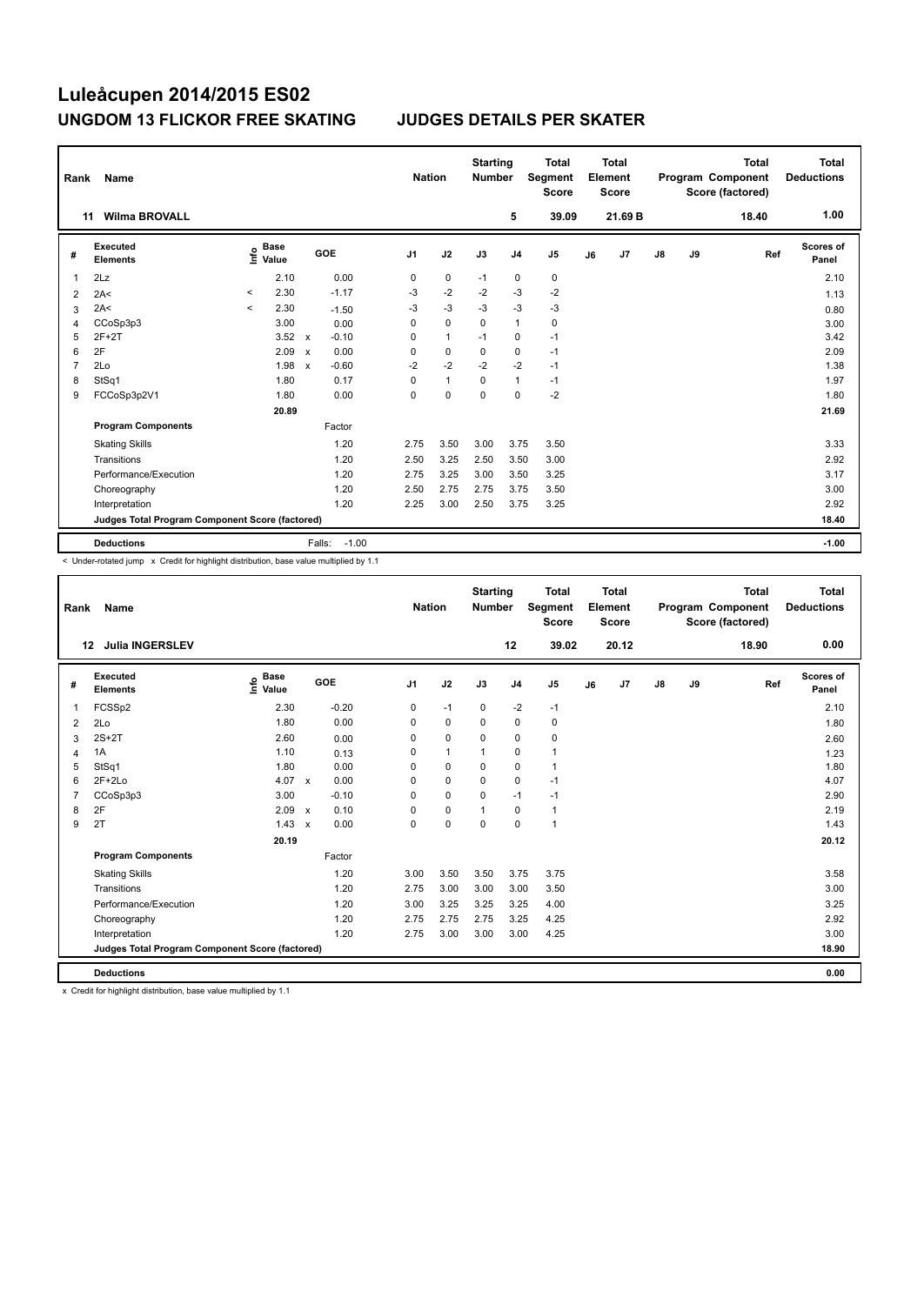| Rank           | Name                                            |      |                      |                           |         |                | <b>Nation</b> |                | <b>Starting</b><br><b>Number</b> |                | <b>Total</b><br>Segment<br><b>Score</b> |    | <b>Total</b><br>Element<br><b>Score</b> |               |    | <b>Total</b><br>Program Component<br>Score (factored) | <b>Total</b><br><b>Deductions</b> |
|----------------|-------------------------------------------------|------|----------------------|---------------------------|---------|----------------|---------------|----------------|----------------------------------|----------------|-----------------------------------------|----|-----------------------------------------|---------------|----|-------------------------------------------------------|-----------------------------------|
|                | <b>Tuva SILVERBORN</b><br>13                    |      |                      |                           |         |                |               |                |                                  | 13             | 38.78                                   |    | 18.98                                   |               |    | 19.80                                                 | 0.00                              |
| #              | <b>Executed</b><br><b>Elements</b>              | Info | <b>Base</b><br>Value |                           | GOE     | J <sub>1</sub> |               | J2             | J3                               | J <sub>4</sub> | J5                                      | J6 | J7                                      | $\mathsf{J}8$ | J9 | Ref                                                   | <b>Scores of</b><br>Panel         |
| $\mathbf 1$    | 2Lo                                             |      | 1.80                 |                           | 0.00    |                | 0             | $\mathbf 0$    | 0                                | 0              | $\mathbf{1}$                            |    |                                         |               |    |                                                       | 1.80                              |
| 2              | 2Lze<                                           | e    | 1.40                 |                           | $-0.60$ | $-2$           |               | $-2$           | $-3$                             | $-2$           | $-2$                                    |    |                                         |               |    |                                                       | 0.80                              |
| 3              | FCCoSp3p3                                       |      | 3.00                 |                           | 0.00    |                | 0             | $\mathbf 0$    | 0                                | $-1$           | $\mathbf{1}$                            |    |                                         |               |    |                                                       | 3.00                              |
| $\overline{4}$ | $2T+2T$                                         |      | 2.60                 |                           | $-0.20$ |                | 0             | $-1$           | $-1$                             | $-1$           | $-1$                                    |    |                                         |               |    |                                                       | 2.40                              |
| 5              | 2S                                              |      | 1.43                 | $\mathsf{x}$              | 0.00    |                | 0             | $\mathbf 0$    | $\mathbf 0$                      | $\mathbf 0$    | $\pmb{0}$                               |    |                                         |               |    |                                                       | 1.43                              |
| 6              | 2Lo                                             |      | 1.98                 | $\boldsymbol{\mathsf{x}}$ | 0.00    | 0              |               | $\mathbf 0$    | $\Omega$                         | $\mathbf 0$    | $\mathbf 0$                             |    |                                         |               |    |                                                       | 1.98                              |
| $\overline{7}$ | StSq1                                           |      | 1.80                 |                           | 0.33    | 0              |               | $\mathbf{1}$   | $\mathbf 0$                      | $\mathbf{1}$   | $\mathbf{1}$                            |    |                                         |               |    |                                                       | 2.13                              |
| 8              | 1A+1A+SEQ                                       |      | 1.94                 | $\mathsf{x}$              | 0.00    | 0              |               | $\mathbf 0$    | $\mathbf 0$                      | $\mathbf 0$    | $\pmb{0}$                               |    |                                         |               |    |                                                       | 1.94                              |
| 9              | CCoSp3p3                                        |      | 3.00                 |                           | 0.50    | 1              |               | $\overline{1}$ | 1                                | $\mathbf 0$    | $\mathbf{1}$                            |    |                                         |               |    |                                                       | 3.50                              |
|                |                                                 |      | 18.95                |                           |         |                |               |                |                                  |                |                                         |    |                                         |               |    |                                                       | 18.98                             |
|                | <b>Program Components</b>                       |      |                      |                           | Factor  |                |               |                |                                  |                |                                         |    |                                         |               |    |                                                       |                                   |
|                | <b>Skating Skills</b>                           |      |                      |                           | 1.20    |                | 3.25          | 3.50           | 3.00                             | 3.50           | 4.00                                    |    |                                         |               |    |                                                       | 3.42                              |
|                | Transitions                                     |      |                      |                           | 1.20    |                | 3.00          | 3.50           | 2.75                             | 3.00           | 3.50                                    |    |                                         |               |    |                                                       | 3.17                              |
|                | Performance/Execution                           |      |                      |                           | 1.20    |                | 3.00          | 3.50           | 3.25                             | 3.75           | 4.25                                    |    |                                         |               |    |                                                       | 3.50                              |
|                | Choreography                                    |      |                      |                           | 1.20    |                | 2.75          | 3.25           | 2.75                             | 4.00           | 4.50                                    |    |                                         |               |    |                                                       | 3.33                              |
|                | Interpretation                                  |      |                      |                           | 1.20    |                | 2.75          | 2.75           | 3.00                             | 3.50           | 4.25                                    |    |                                         |               |    |                                                       | 3.08                              |
|                | Judges Total Program Component Score (factored) |      |                      |                           |         |                |               |                |                                  |                |                                         |    |                                         |               |    |                                                       | 19.80                             |
|                | <b>Deductions</b>                               |      |                      |                           |         |                |               |                |                                  |                |                                         |    |                                         |               |    |                                                       | 0.00                              |

< Under-rotated jump x Credit for highlight distribution, base value multiplied by 1.1 e Wrong edge

| Rank           | <b>Name</b>                                     |         |                                  |                           |         | <b>Nation</b>  |              | <b>Starting</b><br><b>Number</b> |                | <b>Total</b><br>Segment<br><b>Score</b> |    | <b>Total</b><br>Element<br><b>Score</b> |               |    | <b>Total</b><br>Program Component<br>Score (factored) | Total<br><b>Deductions</b> |
|----------------|-------------------------------------------------|---------|----------------------------------|---------------------------|---------|----------------|--------------|----------------------------------|----------------|-----------------------------------------|----|-----------------------------------------|---------------|----|-------------------------------------------------------|----------------------------|
|                | 14 Anja LINDQVIST                               |         |                                  |                           |         |                |              |                                  | 22             | 37.43                                   |    | 19.03B                                  |               |    | 18.40                                                 | 0.00                       |
| #              | Executed<br><b>Elements</b>                     |         | <b>Base</b><br>e Base<br>E Value |                           | GOE     | J <sub>1</sub> | J2           | J3                               | J <sub>4</sub> | J5                                      | J6 | J7                                      | $\mathsf{J}8$ | J9 | Ref                                                   | <b>Scores of</b><br>Panel  |
| 1              | 2F                                              |         | 1.90                             |                           | 0.00    | 0              | $\mathbf 0$  | $\mathbf 0$                      | $\mathbf 0$    | $\mathbf{1}$                            |    |                                         |               |    |                                                       | 1.90                       |
| 2              | StSq1                                           |         | 1.80                             |                           | 0.00    | 0              | $\mathbf{1}$ | 0                                | $\mathbf 0$    | 0                                       |    |                                         |               |    |                                                       | 1.80                       |
| 3              | 2A<                                             | $\prec$ | 2.30                             |                           | $-1.50$ | $-2$           | $-3$         | $-3$                             | $-3$           | $-3$                                    |    |                                         |               |    |                                                       | 0.80                       |
| $\overline{4}$ | FSSp2                                           |         | 2.30                             |                           | 0.00    | $\Omega$       | $\mathbf 0$  | $\Omega$                         | $\mathbf{1}$   | $-1$                                    |    |                                         |               |    |                                                       | 2.30                       |
| 5              | $2F+2T$                                         |         | 3.52                             | $\boldsymbol{\mathsf{x}}$ | $-0.20$ | 0              | 0            | $-1$                             | $-1$           | $-1$                                    |    |                                         |               |    |                                                       | 3.32                       |
| 6              | $2$ Lze $+2$ T                                  | e       | 3.08                             | $\mathsf{x}$              | $-0.60$ | $-2$           | $-2$         | $-2$                             | $-2$           | $-2$                                    |    |                                         |               |    |                                                       | 2.48                       |
| 7              | 2Lze                                            | e       | 1.65                             | $\mathsf{x}$              | $-0.60$ | $-2$           | $-2$         | $-2$                             | $-2$           | $-2$                                    |    |                                         |               |    |                                                       | 1.05                       |
| 8              | 2Lo                                             |         | 1.98                             | $\mathbf{x}$              | 0.00    | $\Omega$       | $\mathbf 0$  | $\Omega$                         | $-1$           | 0                                       |    |                                         |               |    |                                                       | 1.98                       |
| 9              | CCoSp3p2V1                                      |         | 1.80                             |                           | $-0.40$ | $-1$           | $-2$         | $-1$                             | $-2$           | 0                                       |    |                                         |               |    |                                                       | 1.40                       |
|                |                                                 |         | 20.33                            |                           |         |                |              |                                  |                |                                         |    |                                         |               |    |                                                       | 19.03                      |
|                | <b>Program Components</b>                       |         |                                  |                           | Factor  |                |              |                                  |                |                                         |    |                                         |               |    |                                                       |                            |
|                | <b>Skating Skills</b>                           |         |                                  |                           | 1.20    | 3.00           | 3.25         | 3.50                             | 3.50           | 3.25                                    |    |                                         |               |    |                                                       | 3.33                       |
|                | Transitions                                     |         |                                  |                           | 1.20    | 2.75           | 3.25         | 3.25                             | 2.75           | 3.00                                    |    |                                         |               |    |                                                       | 3.00                       |
|                | Performance/Execution                           |         |                                  |                           | 1.20    | 3.00           | 2.75         | 3.75                             | 3.00           | 3.25                                    |    |                                         |               |    |                                                       | 3.08                       |
|                | Choreography                                    |         |                                  |                           | 1.20    | 3.00           | 3.00         | 3.25                             | 3.00           | 3.00                                    |    |                                         |               |    |                                                       | 3.00                       |
|                | Interpretation                                  |         |                                  |                           | 1.20    | 2.75           | 2.25         | 3.50                             | 3.00           | 3.00                                    |    |                                         |               |    |                                                       | 2.92                       |
|                | Judges Total Program Component Score (factored) |         |                                  |                           |         |                |              |                                  |                |                                         |    |                                         |               |    |                                                       | 18.40                      |
|                | <b>Deductions</b>                               |         |                                  |                           |         |                |              |                                  |                |                                         |    |                                         |               |    |                                                       | 0.00                       |

< Under-rotated jump x Credit for highlight distribution, base value multiplied by 1.1 e Wrong edge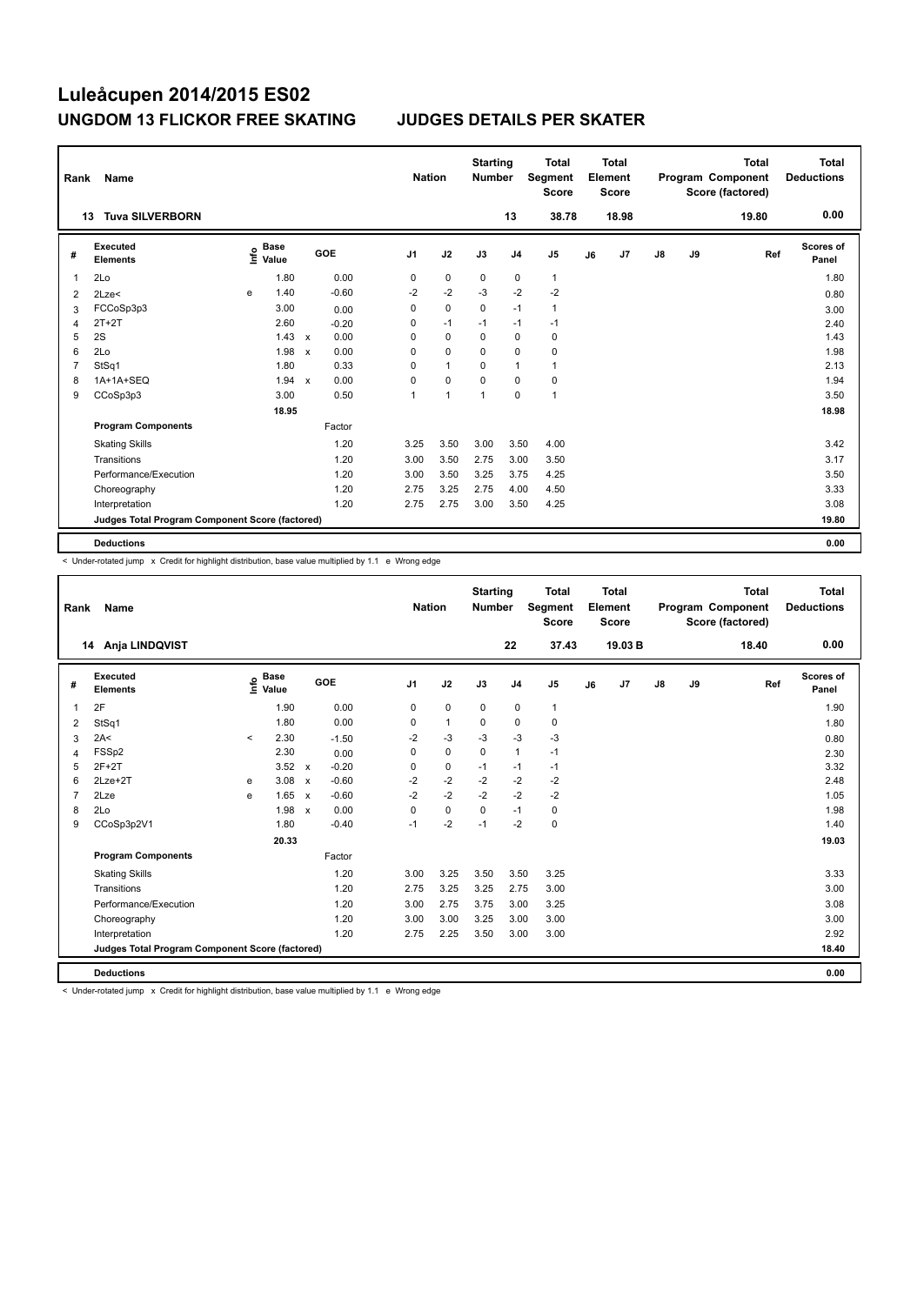| Rank           | Name                                            |                                  |                           |                   | <b>Nation</b>  |             | <b>Starting</b><br><b>Number</b> |                | <b>Total</b><br>Segment<br><b>Score</b> |    | <b>Total</b><br>Element<br>Score |               |    | <b>Total</b><br>Program Component<br>Score (factored) | Total<br><b>Deductions</b> |
|----------------|-------------------------------------------------|----------------------------------|---------------------------|-------------------|----------------|-------------|----------------------------------|----------------|-----------------------------------------|----|----------------------------------|---------------|----|-------------------------------------------------------|----------------------------|
|                | Leia LANNESKOG<br>15                            |                                  |                           |                   |                |             |                                  | 18             | 36.84                                   |    | 19.04                            |               |    | 18.80                                                 | 1.00                       |
| #              | Executed<br><b>Elements</b>                     | <b>Base</b><br>e Base<br>⊆ Value |                           | <b>GOE</b>        | J <sub>1</sub> | J2          | J3                               | J <sub>4</sub> | J <sub>5</sub>                          | J6 | J7                               | $\mathsf{J}8$ | J9 | Ref                                                   | Scores of<br>Panel         |
| 1              | CCoSp3p2                                        | 2.50                             |                           | 0.00              | 0              | $-1$        | $\mathbf{1}$                     | 0              | 0                                       |    |                                  |               |    |                                                       | 2.50                       |
| 2              | 2F                                              | 1.90                             |                           | 0.00              | 0              | $\mathbf 0$ | $\mathbf 0$                      | $\mathbf 0$    | $\mathbf 0$                             |    |                                  |               |    |                                                       | 1.90                       |
| 3              | StSq1                                           | 1.80                             |                           | 0.17              | 0              | $-1$        | $\mathbf{1}$                     | $\mathbf{1}$   | $\pmb{0}$                               |    |                                  |               |    |                                                       | 1.97                       |
| $\overline{4}$ | 2Lo+2Lo                                         | 3.96                             | $\mathsf{x}$              | $-0.40$           | $-1$           | $-2$        | $-1$                             | $-2$           | $-1$                                    |    |                                  |               |    |                                                       | 3.56                       |
| 5              | 2S                                              | 1.43                             | $\mathbf x$               | 0.00              | 0              | 0           | $\Omega$                         | $\mathbf{1}$   | 0                                       |    |                                  |               |    |                                                       | 1.43                       |
| 6              | 2Lz                                             | 2.31                             | $\boldsymbol{\mathsf{x}}$ | $-0.90$           | $-3$           | $-3$        | $-3$                             | -3             | $-3$                                    |    |                                  |               |    |                                                       | 1.41                       |
| $\overline{7}$ | 2F+1A+SEQ                                       | 2.64                             | $\mathbf x$               | 0.00              | 0              | $\Omega$    | $\Omega$                         | $\mathbf 0$    | $\mathbf 0$                             |    |                                  |               |    |                                                       | 2.64                       |
| 8              | FSSp2                                           | 2.30                             |                           | $-0.10$           | 0              | $-1$        | 0                                | $\Omega$       | $-1$                                    |    |                                  |               |    |                                                       | 2.20                       |
| 9              | 2T                                              | 1.43                             | $\mathbf x$               | 0.00              | 0              | $\mathbf 0$ | 0                                | $\overline{1}$ | $\pmb{0}$                               |    |                                  |               |    |                                                       | 1.43                       |
|                |                                                 | 20.27                            |                           |                   |                |             |                                  |                |                                         |    |                                  |               |    |                                                       | 19.04                      |
|                | <b>Program Components</b>                       |                                  |                           | Factor            |                |             |                                  |                |                                         |    |                                  |               |    |                                                       |                            |
|                | <b>Skating Skills</b>                           |                                  |                           | 1.20              | 3.00           | 3.50        | 3.00                             | 3.50           | 3.25                                    |    |                                  |               |    |                                                       | 3.25                       |
|                | Transitions                                     |                                  |                           | 1.20              | 2.75           | 3.00        | 3.00                             | 3.25           | 3.25                                    |    |                                  |               |    |                                                       | 3.08                       |
|                | Performance/Execution                           |                                  |                           | 1.20              | 3.00           | 3.25        | 3.50                             | 3.50           | 3.50                                    |    |                                  |               |    |                                                       | 3.42                       |
|                | Choreography                                    |                                  |                           | 1.20              | 2.75           | 3.00        | 3.00                             | 3.00           | 3.50                                    |    |                                  |               |    |                                                       | 3.00                       |
|                | Interpretation                                  |                                  |                           | 1.20              | 2.75           | 2.25        | 3.25                             | 2.75           | 3.25                                    |    |                                  |               |    |                                                       | 2.92                       |
|                | Judges Total Program Component Score (factored) |                                  |                           |                   |                |             |                                  |                |                                         |    |                                  |               |    |                                                       | 18.80                      |
|                | <b>Deductions</b>                               |                                  |                           | $-1.00$<br>Falls: |                |             |                                  |                |                                         |    |                                  |               |    |                                                       | $-1.00$                    |

x Credit for highlight distribution, base value multiplied by 1.1

| Rank           | <b>Name</b>                                     |                                  |                           |         | <b>Nation</b>  |             | <b>Starting</b><br><b>Number</b> |                | <b>Total</b><br><b>Segment</b><br><b>Score</b> |    | Total<br>Element<br><b>Score</b> |    |    | <b>Total</b><br>Program Component<br>Score (factored) | <b>Total</b><br><b>Deductions</b> |
|----------------|-------------------------------------------------|----------------------------------|---------------------------|---------|----------------|-------------|----------------------------------|----------------|------------------------------------------------|----|----------------------------------|----|----|-------------------------------------------------------|-----------------------------------|
|                | <b>Ellen SALMONSSON</b><br>16                   |                                  |                           |         |                |             |                                  | 6              | 36.48                                          |    | 20.18                            |    |    | 17.30                                                 | 1.00                              |
| #              | Executed<br><b>Elements</b>                     | <b>Base</b><br>e Base<br>⊆ Value |                           | GOE     | J <sub>1</sub> | J2          | J3                               | J <sub>4</sub> | J <sub>5</sub>                                 | J6 | J7                               | J8 | J9 | Ref                                                   | Scores of<br>Panel                |
| $\mathbf{1}$   | $2Lo+2T$                                        | 3.10                             |                           | $-0.30$ | $-1$           | $-1$        | $-1$                             | $-2$           | $-1$                                           |    |                                  |    |    |                                                       | 2.80                              |
| 2              | 2Lz                                             | 2.10                             |                           | 0.00    | 0              | $\mathbf 0$ | 0                                | $\mathbf 0$    | $-1$                                           |    |                                  |    |    |                                                       | 2.10                              |
| 3              | FCCoSp3p2V1                                     | 1.80                             |                           | 0.00    | $\Omega$       | $\mathbf 0$ | $\mathbf{1}$                     | $\mathbf 0$    | 0                                              |    |                                  |    |    |                                                       | 1.80                              |
| 4              | 2F                                              | 1.90                             |                           | 0.00    | 0              | $\mathbf 0$ | $\Omega$                         | $-1$           | $\mathbf 0$                                    |    |                                  |    |    |                                                       | 1.90                              |
| 5              | StSq2                                           | 2.60                             |                           | 0.00    | 0              | $\mathbf 0$ | 0                                | $\mathbf 0$    | 0                                              |    |                                  |    |    |                                                       | 2.60                              |
| 6              | $2F+2T$                                         | 3.52                             | $\mathsf{x}$              | $-0.20$ | 0              | $\mathbf 0$ | $-1$                             | $-1$           | $-1$                                           |    |                                  |    |    |                                                       | 3.32                              |
| $\overline{7}$ | 1A                                              | 1.21                             | $\boldsymbol{\mathsf{x}}$ | 0.07    | 0              | $\mathbf 0$ | $\mathbf 0$                      | $\mathbf{1}$   | 1                                              |    |                                  |    |    |                                                       | 1.28                              |
| 8              | 2Lo                                             | 1.98                             | $\boldsymbol{\mathsf{x}}$ | 0.00    | $\Omega$       | $\mathbf 0$ | 0                                | $-1$           | $\mathbf 0$                                    |    |                                  |    |    |                                                       | 1.98                              |
| 9              | CCoSp3p2                                        | 2.50                             |                           | $-0.10$ | 0              | 0           | $-1$                             | 0              | $-1$                                           |    |                                  |    |    |                                                       | 2.40                              |
|                |                                                 | 20.71                            |                           |         |                |             |                                  |                |                                                |    |                                  |    |    |                                                       | 20.18                             |
|                | <b>Program Components</b>                       |                                  |                           | Factor  |                |             |                                  |                |                                                |    |                                  |    |    |                                                       |                                   |
|                | <b>Skating Skills</b>                           |                                  |                           | 1.20    | 2.75           | 2.75        | 3.25                             | 3.00           | 3.25                                           |    |                                  |    |    |                                                       | 3.00                              |
|                | Transitions                                     |                                  |                           | 1.20    | 2.50           | 2.75        | 2.75                             | 2.50           | 3.00                                           |    |                                  |    |    |                                                       | 2.67                              |
|                | Performance/Execution                           |                                  |                           | 1.20    | 2.75           | 3.00        | 2.75                             | 3.25           | 3.25                                           |    |                                  |    |    |                                                       | 3.00                              |
|                | Choreography                                    |                                  |                           | 1.20    | 2.75           | 3.00        | 2.75                             | 3.25           | 3.25                                           |    |                                  |    |    |                                                       | 3.00                              |
|                | Interpretation                                  |                                  |                           | 1.20    | 2.50           | 2.75        | 2.50                             | 3.00           | 3.00                                           |    |                                  |    |    |                                                       | 2.75                              |
|                | Judges Total Program Component Score (factored) |                                  |                           |         |                |             |                                  |                |                                                |    |                                  |    |    |                                                       | 17.30                             |
|                | <b>Deductions</b>                               | Time violation:                  |                           | $-1.00$ |                |             |                                  |                |                                                |    |                                  |    |    |                                                       | $-1.00$                           |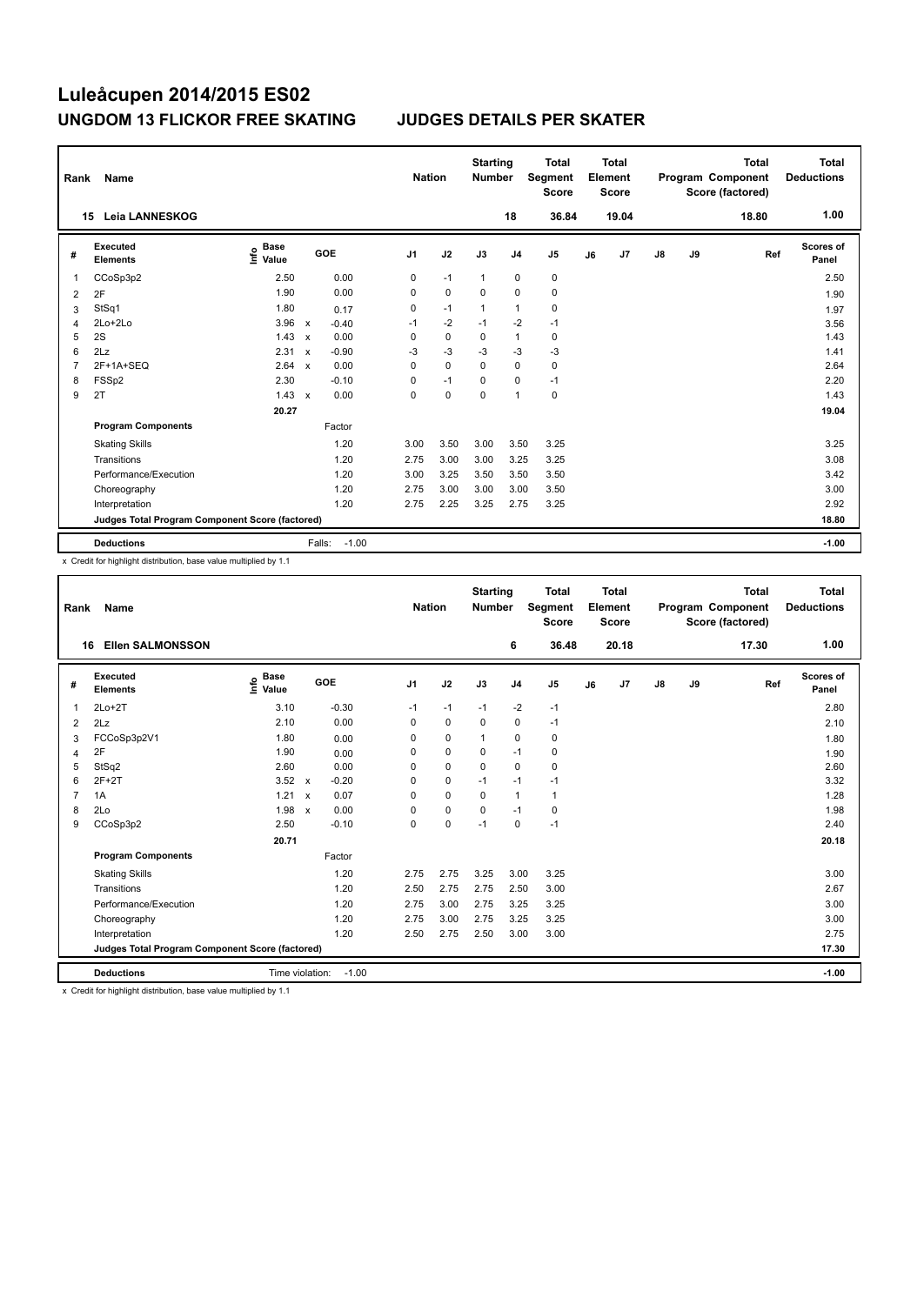| Rank           | Name                                            |      |                      |              |        |                | <b>Nation</b>            |                | <b>Starting</b><br><b>Number</b> |                | <b>Total</b><br><b>Segment</b><br><b>Score</b> |    | <b>Total</b><br>Element<br><b>Score</b> |               |    | <b>Total</b><br>Program Component<br>Score (factored) | <b>Total</b><br><b>Deductions</b> |
|----------------|-------------------------------------------------|------|----------------------|--------------|--------|----------------|--------------------------|----------------|----------------------------------|----------------|------------------------------------------------|----|-----------------------------------------|---------------|----|-------------------------------------------------------|-----------------------------------|
|                | <b>Fanny JONSSON</b><br>17                      |      |                      |              |        |                |                          |                |                                  | 11             | 36.44                                          |    | 17.64                                   |               |    | 18.80                                                 | 0.00                              |
| #              | Executed<br><b>Elements</b>                     | ١nf٥ | <b>Base</b><br>Value |              | GOE    | J <sub>1</sub> |                          | J2             | J3                               | J <sub>4</sub> | J <sub>5</sub>                                 | J6 | J7                                      | $\mathsf{J}8$ | J9 | Ref                                                   | <b>Scores of</b><br>Panel         |
| -1             | 1Lo                                             |      | 0.50                 |              | 0.00   |                | 0                        | $\mathbf 0$    | $\Omega$                         | $\mathbf 0$    | 0                                              |    |                                         |               |    |                                                       | 0.50                              |
| $\overline{2}$ | $2F+2T$                                         |      | 3.20                 |              | 0.00   |                | 0                        | $\mathbf{1}$   | 0                                | 0              | $\pmb{0}$                                      |    |                                         |               |    |                                                       | 3.20                              |
| 3              | 1A                                              |      | 1.10                 |              | 0.00   |                | 0                        | $\Omega$       | 0                                | 0              | 0                                              |    |                                         |               |    |                                                       | 1.10                              |
| 4              | 2Lz                                             |      | 2.10                 |              | 0.00   |                | 0                        | 0              | $\Omega$                         | 0              | 0                                              |    |                                         |               |    |                                                       | 2.10                              |
| 5              | FCCoSp2p1                                       |      | 1.40                 |              | 0.00   |                | 0                        | $\mathbf 0$    | 0                                | $-2$           | $\pmb{0}$                                      |    |                                         |               |    |                                                       | 1.40                              |
| 6              | 2F                                              |      | 2.09                 | $\mathsf{x}$ | 0.00   |                | 0                        | $\Omega$       | $\Omega$                         | $\Omega$       | $\mathbf 0$                                    |    |                                         |               |    |                                                       | 2.09                              |
| 7              | 2Lo                                             |      | 1.98                 | $\mathsf{x}$ | 0.00   |                | 0                        | 0              | 0                                | $\mathbf 0$    | $\mathbf 0$                                    |    |                                         |               |    |                                                       | 1.98                              |
| 8              | $1$ Lze $*$                                     | e    | 0.00                 |              | 0.00   |                | $\overline{\phantom{a}}$ |                |                                  |                | $\overline{\phantom{a}}$                       |    |                                         |               |    |                                                       | 0.00                              |
| 9              | StSq2                                           |      | 2.60                 |              | 0.00   |                | 0                        | $\mathbf 0$    | 0                                | $\mathbf 0$    | $\mathbf 0$                                    |    |                                         |               |    |                                                       | 2.60                              |
| 10             | CCoSp3p2                                        |      | 2.50                 |              | 0.17   |                | 0                        | $\overline{1}$ | 1                                | $\mathbf 0$    | $\mathbf 0$                                    |    |                                         |               |    |                                                       | 2.67                              |
|                |                                                 |      | 17.47                |              |        |                |                          |                |                                  |                |                                                |    |                                         |               |    |                                                       | 17.64                             |
|                | <b>Program Components</b>                       |      |                      |              | Factor |                |                          |                |                                  |                |                                                |    |                                         |               |    |                                                       |                                   |
|                | <b>Skating Skills</b>                           |      |                      |              | 1.20   |                | 3.25                     | 3.25           | 3.25                             | 3.50           | 3.25                                           |    |                                         |               |    |                                                       | 3.25                              |
|                | Transitions                                     |      |                      |              | 1.20   |                | 2.75                     | 3.25           | 2.75                             | 3.00           | 3.25                                           |    |                                         |               |    |                                                       | 3.00                              |
|                | Performance/Execution                           |      |                      |              | 1.20   |                | 3.00                     | 3.50           | 3.25                             | 3.50           | 3.50                                           |    |                                         |               |    |                                                       | 3.42                              |
|                | Choreography                                    |      |                      |              | 1.20   |                | 2.75                     | 3.00           | 3.00                             | 3.00           | 3.50                                           |    |                                         |               |    |                                                       | 3.00                              |
|                | Interpretation                                  |      |                      |              | 1.20   |                | 2.75                     | 3.00           | 3.00                             | 3.00           | 3.25                                           |    |                                         |               |    |                                                       | 3.00                              |
|                | Judges Total Program Component Score (factored) |      |                      |              |        |                |                          |                |                                  |                |                                                |    |                                         |               |    |                                                       | 18.80                             |
|                | <b>Deductions</b>                               |      |                      |              |        |                |                          |                |                                  |                |                                                |    |                                         |               |    |                                                       | 0.00                              |

\* Invalid element x Credit for highlight distribution, base value multiplied by 1.1 e Wrong edge

| Rank           | Name                                            |                                  |                                   | <b>Nation</b>  |             | <b>Starting</b><br><b>Number</b> |                | <b>Total</b><br>Segment<br><b>Score</b> |    | Total<br>Element<br><b>Score</b> |               |    | <b>Total</b><br>Program Component<br>Score (factored) | <b>Total</b><br><b>Deductions</b> |
|----------------|-------------------------------------------------|----------------------------------|-----------------------------------|----------------|-------------|----------------------------------|----------------|-----------------------------------------|----|----------------------------------|---------------|----|-------------------------------------------------------|-----------------------------------|
| 18             | <b>Ida LINDSTRÖM</b>                            |                                  |                                   |                |             |                                  | 8              | 36.37                                   |    | 18.47                            |               |    | 17.90                                                 | 0.00                              |
| #              | Executed<br><b>Elements</b>                     | <b>Base</b><br>e Base<br>⊆ Value | GOE                               | J <sub>1</sub> | J2          | J3                               | J <sub>4</sub> | J <sub>5</sub>                          | J6 | J7                               | $\mathsf{J}8$ | J9 | Ref                                                   | Scores of<br>Panel                |
| 1              | 2Lo+1A+SEQ                                      | 2.32                             | 0.00                              | 0              | 0           | 0                                | 0              | 0                                       |    |                                  |               |    |                                                       | 2.32                              |
| 2              | 2Lz                                             | 2.10                             | 0.00                              | $\Omega$       | $\mathbf 0$ | $\Omega$                         | $\mathbf 0$    | $-1$                                    |    |                                  |               |    |                                                       | 2.10                              |
| 3              | 2F                                              | 1.90                             | $-0.30$                           | 0              | $-1$        | $-1$                             | $-2$           | $-1$                                    |    |                                  |               |    |                                                       | 1.60                              |
| 4              | 2T                                              | 1.30                             | 0.00                              | $\Omega$       | $\mathbf 0$ | $\Omega$                         | $\mathbf 0$    | 0                                       |    |                                  |               |    |                                                       | 1.30                              |
| 5              | $2S+2T$                                         | 2.60                             | $-0.13$                           | 0              | $\mathbf 0$ | $-1$                             | $-2$           | $-1$                                    |    |                                  |               |    |                                                       | 2.47                              |
| 6              | FCCoSp3p3                                       | 3.00                             | $-0.10$                           | $\Omega$       | $\mathbf 0$ | $\Omega$                         | $-1$           | $-1$                                    |    |                                  |               |    |                                                       | 2.90                              |
| $\overline{7}$ | StSq2                                           | 2.60                             | 0.00                              | 0              | $\mathbf 0$ | $\Omega$                         | $\Omega$       | 0                                       |    |                                  |               |    |                                                       | 2.60                              |
| 8              | 2Lo                                             | 1.98                             | 0.00<br>$\boldsymbol{\mathsf{x}}$ | 0              | $\pmb{0}$   | $\mathbf{1}$                     | $\Omega$       | 0                                       |    |                                  |               |    |                                                       | 1.98                              |
| 9              | CCoSp2p1                                        | 1.40                             | $-0.20$                           | 0              | $-2$        | $\mathbf 0$                      | $-1$           | $-1$                                    |    |                                  |               |    |                                                       | 1.20                              |
|                |                                                 | 19.20                            |                                   |                |             |                                  |                |                                         |    |                                  |               |    |                                                       | 18.47                             |
|                | <b>Program Components</b>                       |                                  | Factor                            |                |             |                                  |                |                                         |    |                                  |               |    |                                                       |                                   |
|                | <b>Skating Skills</b>                           |                                  | 1.20                              | 3.25           | 3.00        | 2.75                             | 3.00           | 3.25                                    |    |                                  |               |    |                                                       | 3.08                              |
|                | Transitions                                     |                                  | 1.20                              | 3.00           | 2.75        | 3.00                             | 2.50           | 3.00                                    |    |                                  |               |    |                                                       | 2.92                              |
|                | Performance/Execution                           |                                  | 1.20                              | 3.00           | 3.25        | 3.00                             | 3.00           | 3.25                                    |    |                                  |               |    |                                                       | 3.08                              |
|                | Choreography                                    |                                  | 1.20                              | 2.75           | 2.75        | 3.00                             | 3.00           | 3.50                                    |    |                                  |               |    |                                                       | 2.92                              |
|                | Interpretation                                  |                                  | 1.20                              | 3.00           | 3.00        | 2.75                             | 2.75           | 3.25                                    |    |                                  |               |    |                                                       | 2.92                              |
|                | Judges Total Program Component Score (factored) |                                  |                                   |                |             |                                  |                |                                         |    |                                  |               |    |                                                       | 17.90                             |
|                | <b>Deductions</b>                               |                                  |                                   |                |             |                                  |                |                                         |    |                                  |               |    |                                                       | 0.00                              |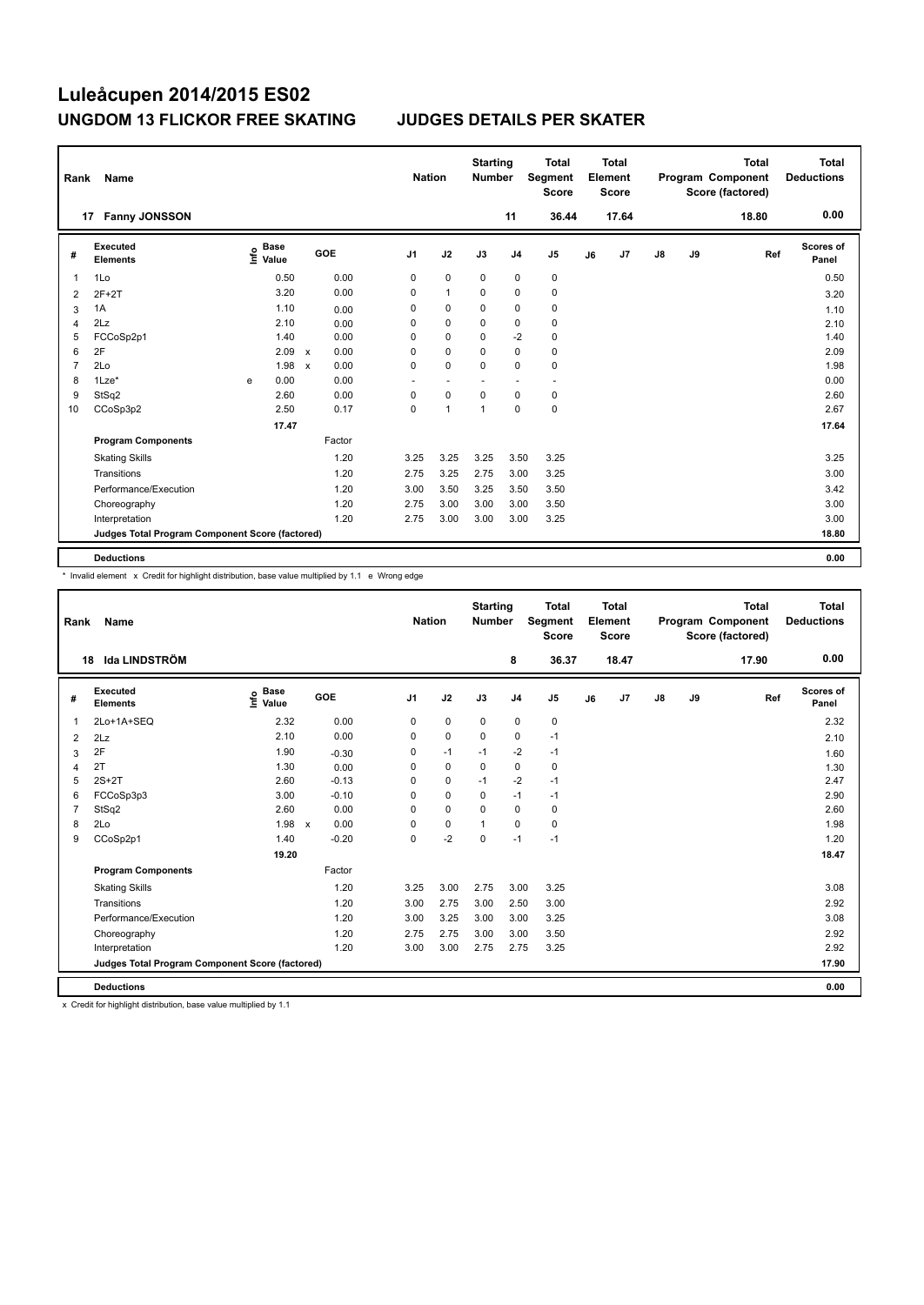| Rank           | Name                                            |                                  |                           |         |                | <b>Nation</b>  |              | <b>Starting</b><br><b>Number</b> |                | <b>Total</b><br>Segment<br><b>Score</b> |    | <b>Total</b><br>Element<br><b>Score</b> |               |    | <b>Total</b><br>Program Component<br>Score (factored) | <b>Total</b><br><b>Deductions</b> |
|----------------|-------------------------------------------------|----------------------------------|---------------------------|---------|----------------|----------------|--------------|----------------------------------|----------------|-----------------------------------------|----|-----------------------------------------|---------------|----|-------------------------------------------------------|-----------------------------------|
|                | <b>Miranda NICOLOSI</b><br>19                   |                                  |                           |         |                |                |              |                                  | 17             | 36.02                                   |    | 17.42                                   |               |    | 18.60                                                 | 0.00                              |
| #              | Executed<br><b>Elements</b>                     | <b>Base</b><br>e Base<br>⊆ Value |                           | GOE     | J <sub>1</sub> | J2             |              | J3                               | J <sub>4</sub> | J5                                      | J6 | J7                                      | $\mathsf{J}8$ | J9 | Ref                                                   | Scores of<br>Panel                |
| 1              | 2F                                              | 1.90                             |                           | 0.10    | $-1$           |                | $\mathbf 0$  | $\mathbf{1}$                     | $\mathbf{1}$   | 0                                       |    |                                         |               |    |                                                       | 2.00                              |
| 2              | 2Lo                                             | 1.80                             |                           | 0.00    | 0              |                | $\mathbf 0$  | 0                                | $\mathbf 0$    | $\mathbf 0$                             |    |                                         |               |    |                                                       | 1.80                              |
| 3              | 2T+SEQ                                          | 1.04                             |                           | $-0.33$ | $-2$           |                | $-2$         | $-2$                             | $-1$           | $-1$                                    |    |                                         |               |    |                                                       | 0.71                              |
| 4              | FCCoSp3p3                                       | 3.00                             |                           | 0.33    | 1              |                | $\mathbf{1}$ | $\mathbf{1}$                     | $-1$           | $\pmb{0}$                               |    |                                         |               |    |                                                       | 3.33                              |
| 5              | 1A+1A+SEQ                                       | 1.94                             | $\mathsf{x}$              | 0.00    | 0              |                | 0            | $\Omega$                         | 0              | $\mathbf{1}$                            |    |                                         |               |    |                                                       | 1.94                              |
| 6              | 2S                                              | 1.43                             | $\boldsymbol{\mathsf{x}}$ | 0.00    | 0              |                | $\mathbf 0$  | 0                                | $\mathbf 0$    | $\mathbf 0$                             |    |                                         |               |    |                                                       | 1.43                              |
| $\overline{7}$ | StSq1                                           | 1.80                             |                           | 0.00    | 0              |                | $\mathbf 0$  | $\mathbf 0$                      | $\mathbf{1}$   | $\pmb{0}$                               |    |                                         |               |    |                                                       | 1.80                              |
| 8              | 2Lo                                             | 1.98                             | $\boldsymbol{\mathsf{x}}$ | $-0.30$ | $-1$           |                | $-1$         | $-1$                             | $-2$           | $-1$                                    |    |                                         |               |    |                                                       | 1.68                              |
| 9              | CCoSp3p2                                        | 2.50                             |                           | 0.23    | 1              | $\overline{1}$ |              | 1                                | $-1$           | $-1$                                    |    |                                         |               |    |                                                       | 2.73                              |
|                |                                                 | 17.39                            |                           |         |                |                |              |                                  |                |                                         |    |                                         |               |    |                                                       | 17.42                             |
|                | <b>Program Components</b>                       |                                  |                           | Factor  |                |                |              |                                  |                |                                         |    |                                         |               |    |                                                       |                                   |
|                | <b>Skating Skills</b>                           |                                  |                           | 1.20    | 3.00           |                | 3.25         | 3.50                             | 3.50           | 3.25                                    |    |                                         |               |    |                                                       | 3.33                              |
|                | Transitions                                     |                                  |                           | 1.20    | 2.50           |                | 2.75         | 3.50                             | 3.00           | 3.00                                    |    |                                         |               |    |                                                       | 2.92                              |
|                | Performance/Execution                           |                                  |                           | 1.20    | 3.00           |                | 3.00         | 3.25                             | 3.25           | 3.25                                    |    |                                         |               |    |                                                       | 3.17                              |
|                | Choreography                                    |                                  |                           | 1.20    | 3.00           |                | 2.75         | 3.50                             | 3.25           | 3.25                                    |    |                                         |               |    |                                                       | 3.17                              |
|                | Interpretation                                  |                                  |                           | 1.20    | 2.75           |                | 2.25         | 3.00                             | 3.00           | 3.00                                    |    |                                         |               |    |                                                       | 2.92                              |
|                | Judges Total Program Component Score (factored) |                                  |                           |         |                |                |              |                                  |                |                                         |    |                                         |               |    |                                                       | 18.60                             |
|                | <b>Deductions</b>                               |                                  |                           |         |                |                |              |                                  |                |                                         |    |                                         |               |    |                                                       | 0.00                              |

x Credit for highlight distribution, base value multiplied by 1.1

| Rank           | Name                                            |         |                      |              |         |                | <b>Nation</b>  | <b>Starting</b><br><b>Number</b> |                | <b>Total</b><br>Segment<br><b>Score</b> |    | Total<br>Element<br><b>Score</b> |               |    | <b>Total</b><br>Program Component<br>Score (factored) | Total<br><b>Deductions</b> |
|----------------|-------------------------------------------------|---------|----------------------|--------------|---------|----------------|----------------|----------------------------------|----------------|-----------------------------------------|----|----------------------------------|---------------|----|-------------------------------------------------------|----------------------------|
| 20             | <b>Ines ANDERSSON</b>                           |         |                      |              |         |                |                |                                  | 19             | 35.55                                   |    | 16.25                            |               |    | 19.30                                                 | 0.00                       |
| #              | Executed<br><b>Elements</b>                     | ١nf٥    | <b>Base</b><br>Value |              | GOE     | J <sub>1</sub> | J2             | J3                               | J <sub>4</sub> | J <sub>5</sub>                          | J6 | J7                               | $\mathsf{J}8$ | J9 | Ref                                                   | <b>Scores of</b><br>Panel  |
| 1              | 2Lo<                                            | $\,<\,$ | 1.30                 |              | $-0.30$ | $-1$           | $-1$           | $-1$                             | $-1$           | $-2$                                    |    |                                  |               |    |                                                       | 1.00                       |
| 2              | 2F<                                             | $\prec$ | 1.40                 |              | $-0.50$ | $-1$           | $-2$           | $-1$                             | $-2$           | $-2$                                    |    |                                  |               |    |                                                       | 0.90                       |
| 3              | $1A+2T$                                         |         | 2.40                 |              | $-0.20$ | 0              | $\mathbf 0$    | $-1$                             | $-2$           | $-2$                                    |    |                                  |               |    |                                                       | 2.20                       |
| 4              | CCoSp3p3                                        |         | 3.00                 |              | 0.33    | 0              | $\mathbf{1}$   | 1                                | $\mathbf{1}$   | $\mathbf 0$                             |    |                                  |               |    |                                                       | 3.33                       |
| 5              | 2S                                              |         | 1.43                 | $\mathbf{x}$ | 0.00    | 0              | $\mathbf 0$    | $\mathbf 0$                      | $\mathbf 0$    | $\mathbf 0$                             |    |                                  |               |    |                                                       | 1.43                       |
| 6              | StSq1                                           |         | 1.80                 |              | 0.00    | $\Omega$       | $\Omega$       | $\Omega$                         | $\mathbf{1}$   | 0                                       |    |                                  |               |    |                                                       | 1.80                       |
| $\overline{7}$ | 2T                                              |         | 1.43                 | $\mathsf{x}$ | $-0.07$ | $-1$           | $\Omega$       | $\Omega$                         | $-1$           | 0                                       |    |                                  |               |    |                                                       | 1.36                       |
| 8              | 2S                                              |         | 1.43                 | $\mathbf{x}$ | 0.00    | $-1$           | $\mathbf 0$    | $\mathbf 0$                      | $\mathbf 0$    | $\mathbf 0$                             |    |                                  |               |    |                                                       | 1.43                       |
| 9              | FSSp2                                           |         | 2.30                 |              | 0.50    | 1              | $\overline{1}$ | 1                                | $\mathbf{1}$   | $-1$                                    |    |                                  |               |    |                                                       | 2.80                       |
|                |                                                 |         | 16.49                |              |         |                |                |                                  |                |                                         |    |                                  |               |    |                                                       | 16.25                      |
|                | <b>Program Components</b>                       |         |                      |              | Factor  |                |                |                                  |                |                                         |    |                                  |               |    |                                                       |                            |
|                | <b>Skating Skills</b>                           |         |                      |              | 1.20    | 3.00           | 3.50           | 3.00                             | 3.50           | 3.50                                    |    |                                  |               |    |                                                       | 3.33                       |
|                | Transitions                                     |         |                      |              | 1.20    | 2.50           | 3.00           | 3.25                             | 3.00           | 3.00                                    |    |                                  |               |    |                                                       | 3.00                       |
|                | Performance/Execution                           |         |                      |              | 1.20    | 2.50           | 3.50           | 3.50                             | 3.75           | 3.25                                    |    |                                  |               |    |                                                       | 3.42                       |
|                | Choreography                                    |         |                      |              | 1.20    | 2.75           | 3.25           | 3.50                             | 3.75           | 3.25                                    |    |                                  |               |    |                                                       | 3.33                       |
|                | Interpretation                                  |         |                      |              | 1.20    | 2.75           | 3.00           | 3.50                             | 3.00           | 3.00                                    |    |                                  |               |    |                                                       | 3.00                       |
|                | Judges Total Program Component Score (factored) |         |                      |              |         |                |                |                                  |                |                                         |    |                                  |               |    |                                                       | 19.30                      |
|                | <b>Deductions</b>                               |         |                      |              |         |                |                |                                  |                |                                         |    |                                  |               |    |                                                       | 0.00                       |

< Under-rotated jump x Credit for highlight distribution, base value multiplied by 1.1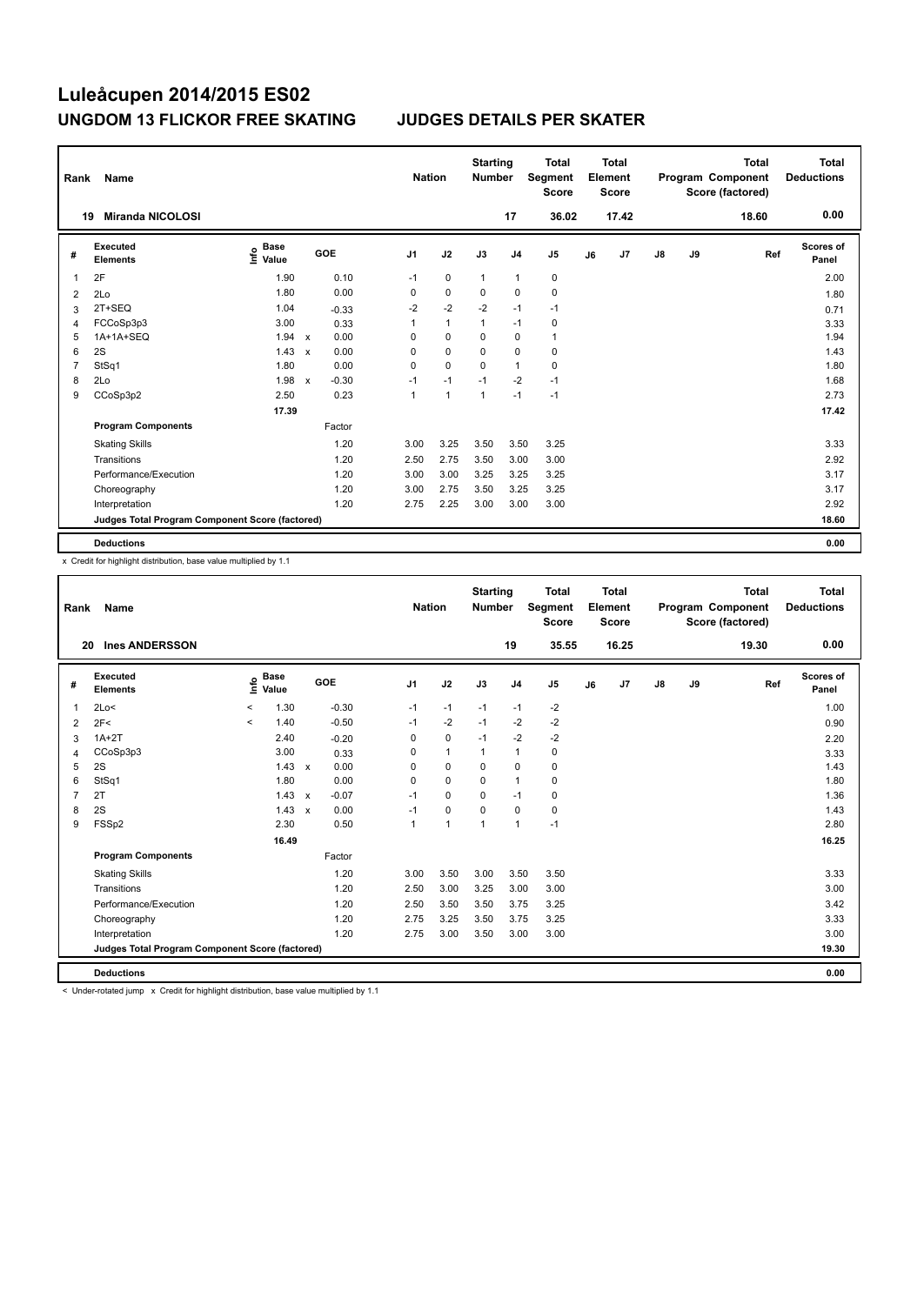| Rank           | Name                                            |   |                                  |              |         |                | <b>Nation</b> |             | <b>Starting</b><br><b>Number</b> |                | <b>Total</b><br>Segment<br><b>Score</b> |    | <b>Total</b><br>Element<br><b>Score</b> |               |    | <b>Total</b><br>Program Component<br>Score (factored) | <b>Total</b><br><b>Deductions</b> |
|----------------|-------------------------------------------------|---|----------------------------------|--------------|---------|----------------|---------------|-------------|----------------------------------|----------------|-----------------------------------------|----|-----------------------------------------|---------------|----|-------------------------------------------------------|-----------------------------------|
| 21             | Julia JONSSON-SHIMADA                           |   |                                  |              |         |                |               |             |                                  | 10             | 34.77                                   |    | 17.67                                   |               |    | 17.10                                                 | 0.00                              |
| #              | <b>Executed</b><br><b>Elements</b>              |   | <b>Base</b><br>e Base<br>⊆ Value |              | GOE     | J <sub>1</sub> |               | J2          | J3                               | J <sub>4</sub> | J5                                      | J6 | J7                                      | $\mathsf{J}8$ | J9 | Ref                                                   | Scores of<br>Panel                |
| 1              | 2F                                              |   | 1.90                             |              | 0.00    |                | $-1$          | 0           | 0                                | 0              | 0                                       |    |                                         |               |    |                                                       | 1.90                              |
| 2              | $1$ Lze $+2$ T                                  | e | 1.80                             |              | $-0.40$ |                | $-2$          | $-2$        | $-2$                             | $-2$           | $-1$                                    |    |                                         |               |    |                                                       | 1.40                              |
| 3              | CCoSp3p3                                        |   | 3.00                             |              | 0.00    |                | 0             | $\mathbf 0$ | $-1$                             | 0              | 0                                       |    |                                         |               |    |                                                       | 3.00                              |
| $\overline{4}$ | 1A                                              |   | 1.10                             |              | 0.00    |                | 0             | $\mathbf 0$ | 0                                | $\mathbf 0$    | $\pmb{0}$                               |    |                                         |               |    |                                                       | 1.10                              |
| 5              | 2Lo                                             |   | 1.98                             | $\mathsf{x}$ | 0.00    |                | 0             | 0           | 0                                | 0              | 0                                       |    |                                         |               |    |                                                       | 1.98                              |
| 6              | FSSp3                                           |   | 2.60                             |              | $-0.30$ |                | $-2$          | $\mathbf 0$ | 0                                | $-2$           | $-1$                                    |    |                                         |               |    |                                                       | 2.30                              |
| $\overline{7}$ | $2S+2T$                                         |   | 2.86                             | $\mathsf{x}$ | 0.00    |                | 0             | $\mathbf 0$ | $\mathbf 0$                      | $\mathbf 0$    | 0                                       |    |                                         |               |    |                                                       | 2.86                              |
| 8              | StSq1                                           |   | 1.80                             |              | $-0.10$ |                | 0             | $-1$        | $-1$                             | 0              | $\pmb{0}$                               |    |                                         |               |    |                                                       | 1.70                              |
| 9              | 2S                                              |   | 1.43                             | $\mathsf{x}$ | 0.00    |                | 0             | $\mathbf 0$ | $\mathbf 0$                      | $\mathbf 0$    | $\mathbf 0$                             |    |                                         |               |    |                                                       | 1.43                              |
|                |                                                 |   | 18.47                            |              |         |                |               |             |                                  |                |                                         |    |                                         |               |    |                                                       | 17.67                             |
|                | <b>Program Components</b>                       |   |                                  |              | Factor  |                |               |             |                                  |                |                                         |    |                                         |               |    |                                                       |                                   |
|                | <b>Skating Skills</b>                           |   |                                  |              | 1.20    |                | 3.00          | 2.75        | 2.75                             | 3.50           | 3.50                                    |    |                                         |               |    |                                                       | 3.08                              |
|                | Transitions                                     |   |                                  |              | 1.20    |                | 2.50          | 2.50        | 2.75                             | 2.75           | 3.25                                    |    |                                         |               |    |                                                       | 2.67                              |
|                | Performance/Execution                           |   |                                  |              | 1.20    |                | 3.00          | 2.75        | 2.75                             | 3.00           | 3.50                                    |    |                                         |               |    |                                                       | 2.92                              |
|                | Choreography                                    |   |                                  |              | 1.20    |                | 2.50          | 2.50        | 3.00                             | 3.00           | 3.75                                    |    |                                         |               |    |                                                       | 2.83                              |
|                | Interpretation                                  |   |                                  |              | 1.20    |                | 2.25          | 2.50        | 2.75                             | 3.00           | 3.50                                    |    |                                         |               |    |                                                       | 2.75                              |
|                | Judges Total Program Component Score (factored) |   |                                  |              |         |                |               |             |                                  |                |                                         |    |                                         |               |    |                                                       | 17.10                             |
|                | <b>Deductions</b>                               |   |                                  |              |         |                |               |             |                                  |                |                                         |    |                                         |               |    |                                                       | 0.00                              |

x Credit for highlight distribution, base value multiplied by 1.1 e Wrong edge

| Rank           | Name                                            |    |                                  |                           |         | <b>Nation</b>  |             | <b>Starting</b><br><b>Number</b> |                | <b>Total</b><br>Segment<br><b>Score</b> |    | Total<br>Element<br><b>Score</b> |               |    | <b>Total</b><br>Program Component<br>Score (factored) | Total<br><b>Deductions</b> |
|----------------|-------------------------------------------------|----|----------------------------------|---------------------------|---------|----------------|-------------|----------------------------------|----------------|-----------------------------------------|----|----------------------------------|---------------|----|-------------------------------------------------------|----------------------------|
|                | <b>Tina PROGOULAKIS</b><br>22                   |    |                                  |                           |         |                |             |                                  | 7              | 32.50                                   |    | 17.10 B                          |               |    | 18.40                                                 | 3.00                       |
| #              | Executed<br><b>Elements</b>                     |    | <b>Base</b><br>e Base<br>⊆ Value |                           | GOE     | J <sub>1</sub> | J2          | J3                               | J <sub>4</sub> | J <sub>5</sub>                          | J6 | J7                               | $\mathsf{J}8$ | J9 | Ref                                                   | Scores of<br>Panel         |
| 1              | $2F+2T$                                         |    | 3.20                             |                           | $-0.30$ | $-1$           | $-1$        | $-2$                             | $-1$           | $-1$                                    |    |                                  |               |    |                                                       | 2.90                       |
| $\overline{2}$ | 2A                                              |    | 3.30                             |                           | $-1.50$ | -3             | $-3$        | $-3$                             | $-3$           | $-3$                                    |    |                                  |               |    |                                                       | 1.80                       |
| 3              | FSSp2                                           |    | 2.30                             |                           | $-0.10$ | 0              | $-1$        | 1                                | 0              | $-1$                                    |    |                                  |               |    |                                                       | 2.20                       |
| 4              | 3Lo<<                                           | << | 1.80                             |                           | $-0.90$ | $-3$           | $-3$        | $-3$                             | $-3$           | $-3$                                    |    |                                  |               |    |                                                       | 0.90                       |
| 5              | 2Lz                                             |    | 2.10                             |                           | 0.00    | 0              | $\mathbf 0$ | $\mathbf 0$                      | 0              | $-1$                                    |    |                                  |               |    |                                                       | 2.10                       |
| 6              | 2Lz                                             |    | 2.31                             | $\mathsf{x}$              | $-0.90$ | $-3$           | $-3$        | -3                               | $-3$           | $-3$                                    |    |                                  |               |    |                                                       | 1.41                       |
| $\overline{7}$ | CCoSp2pBV1                                      |    | 1.00                             |                           | $-0.40$ | 0              | $-2$        | $-1$                             | $-2$           | $-1$                                    |    |                                  |               |    |                                                       | 0.60                       |
| 8              | StSq1                                           |    | 1.80                             |                           | 0.00    | 0              | $-1$        | 0                                | 0              | 0                                       |    |                                  |               |    |                                                       | 1.80                       |
| 9              | 2F                                              |    | 2.09                             | $\boldsymbol{\mathsf{x}}$ | $-0.70$ | $-2$           | $-3$        | $-3$                             | $-2$           | $-2$                                    |    |                                  |               |    |                                                       | 1.39                       |
|                |                                                 |    | 19.90                            |                           |         |                |             |                                  |                |                                         |    |                                  |               |    |                                                       | 17.10                      |
|                | <b>Program Components</b>                       |    |                                  |                           | Factor  |                |             |                                  |                |                                         |    |                                  |               |    |                                                       |                            |
|                | <b>Skating Skills</b>                           |    |                                  |                           | 1.20    | 3.00           | 2.50        | 3.00                             | 3.75           | 3.50                                    |    |                                  |               |    |                                                       | 3.17                       |
|                | Transitions                                     |    |                                  |                           | 1.20    | 2.75           | 2.50        | 2.50                             | 3.50           | 3.25                                    |    |                                  |               |    |                                                       | 2.83                       |
|                | Performance/Execution                           |    |                                  |                           | 1.20    | 3.00           | 2.75        | 3.25                             | 3.75           | 3.75                                    |    |                                  |               |    |                                                       | 3.33                       |
|                | Choreography                                    |    |                                  |                           | 1.20    | 2.75           | 2.50        | 2.75                             | 3.75           | 4.00                                    |    |                                  |               |    |                                                       | 3.08                       |
|                | Interpretation                                  |    |                                  |                           | 1.20    | 2.50           | 2.25        | 3.00                             | 3.25           | 3.50                                    |    |                                  |               |    |                                                       | 2.92                       |
|                | Judges Total Program Component Score (factored) |    |                                  |                           |         |                |             |                                  |                |                                         |    |                                  |               |    |                                                       | 18.40                      |
|                | <b>Deductions</b>                               |    |                                  | Falls:                    | $-3.00$ |                |             |                                  |                |                                         |    |                                  |               |    |                                                       | $-3.00$                    |

<< Downgraded jump x Credit for highlight distribution, base value multiplied by 1.1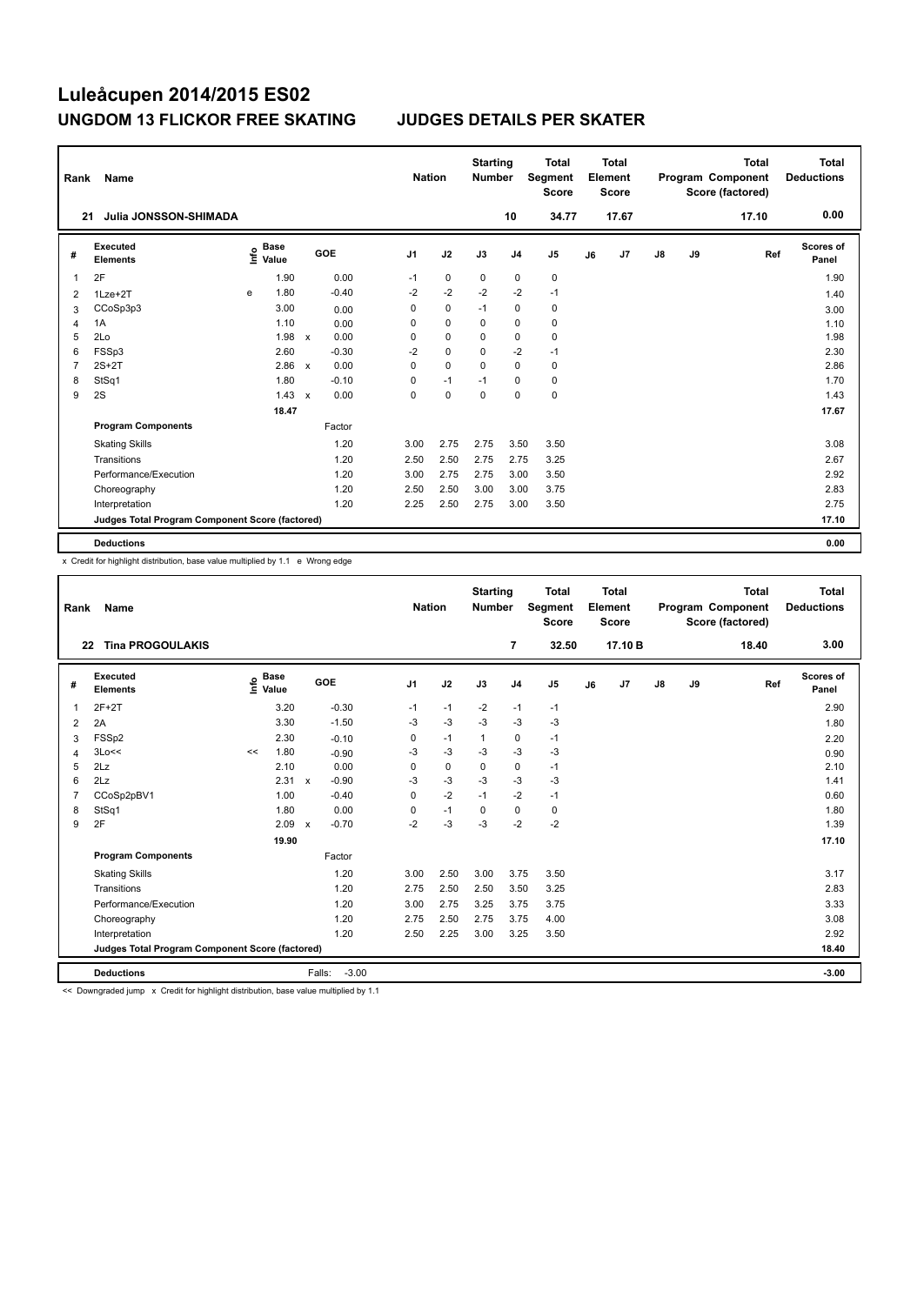| Rank           | Name                                            |    |                                  |              |         |                | <b>Nation</b> |              | <b>Starting</b><br><b>Number</b> |                | Total<br>Segment<br><b>Score</b> |    | <b>Total</b><br>Element<br><b>Score</b> |               |    | <b>Total</b><br>Program Component<br>Score (factored) | Total<br><b>Deductions</b> |
|----------------|-------------------------------------------------|----|----------------------------------|--------------|---------|----------------|---------------|--------------|----------------------------------|----------------|----------------------------------|----|-----------------------------------------|---------------|----|-------------------------------------------------------|----------------------------|
|                | Filippa WESSTRÖM<br>23                          |    |                                  |              |         |                |               |              |                                  | 4              | 32.46                            |    | 17.06                                   |               |    | 15.40                                                 | 0.00                       |
| #              | Executed<br><b>Elements</b>                     |    | <b>Base</b><br>e Base<br>⊆ Value |              | GOE     | J <sub>1</sub> |               | J2           | J3                               | J <sub>4</sub> | J5                               | J6 | J7                                      | $\mathsf{J}8$ | J9 | Ref                                                   | <b>Scores of</b><br>Panel  |
| 1              | 2S                                              |    | 1.30                             |              | 0.00    | 0              |               | $\mathbf 0$  | 0                                | 0              | $\pmb{0}$                        |    |                                         |               |    |                                                       | 1.30                       |
| 2              | 2Lz                                             |    | 2.10                             |              | $-0.10$ | $-1$           |               | $\mathbf 0$  | $-1$                             | $\mathbf 0$    | $\mathbf 0$                      |    |                                         |               |    |                                                       | 2.00                       |
| 3              | CCoSp3p2                                        |    | 2.50                             |              | 0.00    | 0              |               | $\mathbf 0$  | 0                                | $\mathbf{1}$   | $-1$                             |    |                                         |               |    |                                                       | 2.50                       |
| 4              | 2F                                              |    | 1.90                             |              | $-0.30$ | $-1$           |               | $-1$         | $\mathbf 0$                      | $-1$           | $-1$                             |    |                                         |               |    |                                                       | 1.60                       |
| 5              | $2Lo+2T<<$                                      | << | 2.20                             |              | $-0.70$ | $-2$           |               | $-3$         | $-3$                             | $-2$           | $-2$                             |    |                                         |               |    |                                                       | 1.50                       |
| 6              | FCCoSp3p3                                       |    | 3.00                             |              | 0.00    | 0              |               | $\mathbf{1}$ | 0                                | $\mathbf 0$    | $-1$                             |    |                                         |               |    |                                                       | 3.00                       |
| $\overline{7}$ | $2Lz+2T<<$                                      | << | 2.75                             | $\mathbf x$  | $-0.60$ | $-2$           |               | $-3$         | $-2$                             | $-2$           | $-2$                             |    |                                         |               |    |                                                       | 2.15                       |
| 8              | StSq1                                           |    | 1.80                             |              | 0.00    | 0              |               | $\mathbf 0$  | 0                                | 0              | 0                                |    |                                         |               |    |                                                       | 1.80                       |
| 9              | 1A                                              |    | 1.21                             | $\mathsf{x}$ | 0.00    | 0              |               | 0            | 0                                | 0              | $\pmb{0}$                        |    |                                         |               |    |                                                       | 1.21                       |
|                |                                                 |    | 18.76                            |              |         |                |               |              |                                  |                |                                  |    |                                         |               |    |                                                       | 17.06                      |
|                | <b>Program Components</b>                       |    |                                  |              | Factor  |                |               |              |                                  |                |                                  |    |                                         |               |    |                                                       |                            |
|                | <b>Skating Skills</b>                           |    |                                  |              | 1.20    |                | 2.75          | 3.25         | 2.50                             | 2.25           | 3.00                             |    |                                         |               |    |                                                       | 2.75                       |
|                | Transitions                                     |    |                                  |              | 1.20    |                | 2.50          | 3.25         | 2.00                             | 1.75           | 2.75                             |    |                                         |               |    |                                                       | 2.42                       |
|                | Performance/Execution                           |    |                                  |              | 1.20    |                | 2.25          | 2.75         | 2.50                             | 2.00           | 3.00                             |    |                                         |               |    |                                                       | 2.50                       |
|                | Choreography                                    |    |                                  |              | 1.20    |                | 2.50          | 3.00         | 2.50                             | 2.00           | 3.25                             |    |                                         |               |    |                                                       | 2.67                       |
|                | Interpretation                                  |    |                                  |              | 1.20    |                | 2.25          | 2.75         | 2.50                             | 2.00           | 3.00                             |    |                                         |               |    |                                                       | 2.50                       |
|                | Judges Total Program Component Score (factored) |    |                                  |              |         |                |               |              |                                  |                |                                  |    |                                         |               |    |                                                       | 15.40                      |
|                | <b>Deductions</b>                               |    |                                  |              |         |                |               |              |                                  |                |                                  |    |                                         |               |    |                                                       | 0.00                       |

<< Downgraded jump x Credit for highlight distribution, base value multiplied by 1.1

| Rank           | Name                                            |         |                                  |                           |         | <b>Nation</b>  |              | <b>Starting</b><br><b>Number</b> |                | <b>Total</b><br>Segment<br><b>Score</b> |    | Total<br>Element<br><b>Score</b> |    |    | <b>Total</b><br>Program Component<br>Score (factored) | Total<br><b>Deductions</b> |
|----------------|-------------------------------------------------|---------|----------------------------------|---------------------------|---------|----------------|--------------|----------------------------------|----------------|-----------------------------------------|----|----------------------------------|----|----|-------------------------------------------------------|----------------------------|
| 24             | <b>Hilda EVERTSSON</b>                          |         |                                  |                           |         |                |              |                                  | 3              | 31.62                                   |    | 16.12                            |    |    | 15.50                                                 | 0.00                       |
| #              | Executed<br><b>Elements</b>                     |         | <b>Base</b><br>e Base<br>⊆ Value |                           | GOE     | J <sub>1</sub> | J2           | J3                               | J <sub>4</sub> | J <sub>5</sub>                          | J6 | J7                               | J8 | J9 | Ref                                                   | Scores of<br>Panel         |
| $\mathbf 1$    | 2S                                              |         | 1.30                             |                           | 0.00    | 0              | $\mathbf 0$  | $\mathbf{1}$                     | $\mathbf 0$    | 0                                       |    |                                  |    |    |                                                       | 1.30                       |
| 2              | 2T                                              |         | 1.30                             |                           | 0.00    | 0              | $\mathbf 0$  | $\mathbf 0$                      | $\mathbf 0$    | $\mathbf 0$                             |    |                                  |    |    |                                                       | 1.30                       |
| 3              | FCCoSp3p3V1                                     |         | 2.10                             |                           | 0.17    | $\mathbf 0$    | $\mathbf{1}$ | 0                                | $\mathbf 0$    | 1                                       |    |                                  |    |    |                                                       | 2.27                       |
| $\overline{4}$ | $1A+2Lo<$                                       | $\prec$ | 2.40                             |                           | $-0.50$ | $-1$           | $-2$         | $-2$                             | $-1$           | $-2$                                    |    |                                  |    |    |                                                       | 1.90                       |
| 5              | 2S                                              |         | 1.43                             | $\mathbf{x}$              | $-0.13$ | $-1$           | $\mathbf 0$  | $-1$                             | $-1$           | 0                                       |    |                                  |    |    |                                                       | 1.30                       |
| 6              | CCoSp3p2                                        |         | 2.50                             |                           | $-0.10$ | $\Omega$       | $\mathbf 0$  | $\Omega$                         | $-1$           | $-1$                                    |    |                                  |    |    |                                                       | 2.40                       |
| $\overline{7}$ | StSq1                                           |         | 1.80                             |                           | 0.00    | $\Omega$       | $\Omega$     | $\Omega$                         | $-1$           | $\mathbf 0$                             |    |                                  |    |    |                                                       | 1.80                       |
| 8              | 2Lo                                             |         | 1.98                             | $\mathsf{x}$              | 0.00    | $-1$           | $\mathbf 0$  | $\mathbf 0$                      | $\mathbf 0$    | 0                                       |    |                                  |    |    |                                                       | 1.98                       |
| 9              | 1A+1A+SEQ                                       |         | 1.94                             | $\boldsymbol{\mathsf{x}}$ | $-0.07$ | $-1$           | $\mathbf 0$  | 0                                | $-1$           | 0                                       |    |                                  |    |    |                                                       | 1.87                       |
|                |                                                 |         | 16.75                            |                           |         |                |              |                                  |                |                                         |    |                                  |    |    |                                                       | 16.12                      |
|                | <b>Program Components</b>                       |         |                                  |                           | Factor  |                |              |                                  |                |                                         |    |                                  |    |    |                                                       |                            |
|                | <b>Skating Skills</b>                           |         |                                  |                           | 1.20    | 2.50           | 2.75         | 2.75                             | 3.00           | 3.50                                    |    |                                  |    |    |                                                       | 2.83                       |
|                | Transitions                                     |         |                                  |                           | 1.20    | 2.25           | 2.75         | 2.25                             | 2.50           | 3.00                                    |    |                                  |    |    |                                                       | 2.50                       |
|                | Performance/Execution                           |         |                                  |                           | 1.20    | 2.00           | 2.50         | 2.50                             | 2.75           | 3.25                                    |    |                                  |    |    |                                                       | 2.58                       |
|                | Choreography                                    |         |                                  |                           | 1.20    | 2.50           | 2.50         | 2.50                             | 2.75           | 3.50                                    |    |                                  |    |    |                                                       | 2.58                       |
|                | Interpretation                                  |         |                                  |                           | 1.20    | 2.25           | 2.25         | 2.25                             | 2.75           | 3.25                                    |    |                                  |    |    |                                                       | 2.42                       |
|                | Judges Total Program Component Score (factored) |         |                                  |                           |         |                |              |                                  |                |                                         |    |                                  |    |    |                                                       | 15.50                      |
|                | <b>Deductions</b>                               |         |                                  |                           |         |                |              |                                  |                |                                         |    |                                  |    |    |                                                       | 0.00                       |

< Under-rotated jump x Credit for highlight distribution, base value multiplied by 1.1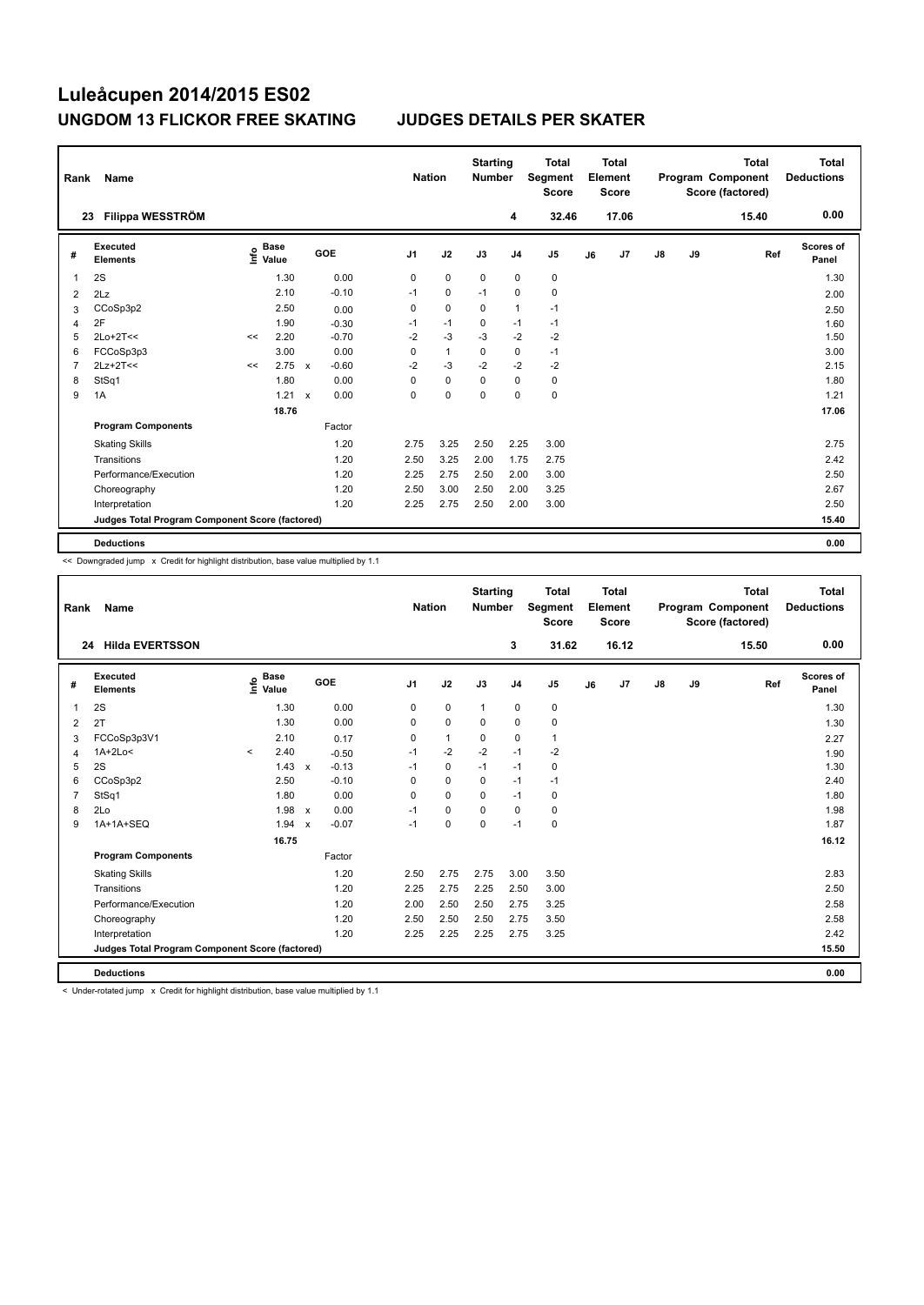| Rank           | Name                                            |         |                                  |                           |         | <b>Nation</b>  |             | <b>Starting</b><br><b>Number</b> |                | <b>Total</b><br>Segment<br><b>Score</b> |    | <b>Total</b><br>Element<br><b>Score</b> |               |    | <b>Total</b><br>Program Component<br>Score (factored) | <b>Total</b><br><b>Deductions</b> |
|----------------|-------------------------------------------------|---------|----------------------------------|---------------------------|---------|----------------|-------------|----------------------------------|----------------|-----------------------------------------|----|-----------------------------------------|---------------|----|-------------------------------------------------------|-----------------------------------|
|                | <b>Daniella WATANABE</b><br>25                  |         |                                  |                           |         |                |             |                                  | 1              | 31.34                                   |    | 17.14                                   |               |    | 14.20                                                 | 0.00                              |
| #              | Executed<br><b>Elements</b>                     |         | <b>Base</b><br>e Base<br>⊆ Value |                           | GOE     | J <sub>1</sub> | J2          | J3                               | J <sub>4</sub> | J5                                      | J6 | J7                                      | $\mathsf{J}8$ | J9 | Ref                                                   | Scores of<br>Panel                |
| 1              | 2T                                              |         | 1.30                             |                           | 0.00    | 0              | $\mathbf 0$ | 0                                | 0              | $-2$                                    |    |                                         |               |    |                                                       | 1.30                              |
| 2              | 2Lo                                             |         | 1.80                             |                           | $-0.20$ | 0              | $-1$        | 0                                | $-1$           | $-2$                                    |    |                                         |               |    |                                                       | 1.60                              |
| 3              | 2F+1A+SEQ                                       |         | 2.40                             |                           | $-0.20$ | 0              | $-1$        | 0                                | $-1$           | $-2$                                    |    |                                         |               |    |                                                       | 2.20                              |
| 4              | FCCoSp3p2                                       |         | 2.50                             |                           | $-0.20$ | 0              | $-1$        | $\mathbf 0$                      | $-2$           | $-1$                                    |    |                                         |               |    |                                                       | 2.30                              |
| 5              | StSq1                                           |         | 1.80                             |                           | $-0.20$ | 0              | $-1$        | $-1$                             | $-1$           | 0                                       |    |                                         |               |    |                                                       | 1.60                              |
| 6              | 1A                                              |         | 1.21                             | $\mathsf{x}$              | 0.00    | 0              | $\mathbf 0$ | 0                                | $\mathbf 0$    | $\mathbf 0$                             |    |                                         |               |    |                                                       | 1.21                              |
| $\overline{7}$ | $2Lz<+2T<$                                      | $\prec$ | 2.64                             | $\boldsymbol{\mathsf{x}}$ | $-0.60$ | $-2$           | $-3$        | $-2$                             | $-2$           | $-2$                                    |    |                                         |               |    |                                                       | 2.04                              |
| 8              | 2F                                              |         | 2.09                             | $\boldsymbol{\mathsf{x}}$ | $-0.20$ | 0              | $-1$        | 0                                | $-1$           | $-2$                                    |    |                                         |               |    |                                                       | 1.89                              |
| 9              | CCoSp3p3                                        |         | 3.00                             |                           | 0.00    | 0              | $\mathbf 0$ | 0                                | $-1$           | $\mathbf 0$                             |    |                                         |               |    |                                                       | 3.00                              |
|                |                                                 |         | 18.74                            |                           |         |                |             |                                  |                |                                         |    |                                         |               |    |                                                       | 17.14                             |
|                | <b>Program Components</b>                       |         |                                  |                           | Factor  |                |             |                                  |                |                                         |    |                                         |               |    |                                                       |                                   |
|                | <b>Skating Skills</b>                           |         |                                  |                           | 1.20    | 2.50           | 2.50        | 2.50                             | 2.75           | 3.00                                    |    |                                         |               |    |                                                       | 2.58                              |
|                | Transitions                                     |         |                                  |                           | 1.20    | 2.25           | 2.50        | 2.00                             | 2.00           | 2.75                                    |    |                                         |               |    |                                                       | 2.25                              |
|                | Performance/Execution                           |         |                                  |                           | 1.20    | 2.25           | 2.75        | 2.50                             | 2.25           | 3.25                                    |    |                                         |               |    |                                                       | 2.50                              |
|                | Choreography                                    |         |                                  |                           | 1.20    | 2.25           | 2.50        | 2.25                             | 2.00           | 3.25                                    |    |                                         |               |    |                                                       | 2.33                              |
|                | Interpretation                                  |         |                                  |                           | 1.20    | 2.00           | 2.25        | 2.25                             | 2.00           | 3.00                                    |    |                                         |               |    |                                                       | 2.17                              |
|                | Judges Total Program Component Score (factored) |         |                                  |                           |         |                |             |                                  |                |                                         |    |                                         |               |    |                                                       | 14.20                             |
|                | <b>Deductions</b>                               |         |                                  |                           |         |                |             |                                  |                |                                         |    |                                         |               |    |                                                       | 0.00                              |

-<br>< Under-rotated jump x Credit for highlight distribution, base value multiplied by 1.1

| Rank                                            | <b>Name</b>                 |    |                                  |                           |         | <b>Nation</b>  |             | <b>Starting</b><br><b>Number</b> |                | <b>Total</b><br><b>Segment</b><br><b>Score</b> |    | Total<br>Element<br><b>Score</b> |    |    | <b>Total</b><br>Program Component<br>Score (factored) | Total<br><b>Deductions</b> |
|-------------------------------------------------|-----------------------------|----|----------------------------------|---------------------------|---------|----------------|-------------|----------------------------------|----------------|------------------------------------------------|----|----------------------------------|----|----|-------------------------------------------------------|----------------------------|
| 26                                              | <b>Klara BERGQVIST</b>      |    |                                  |                           |         |                |             |                                  | $\mathbf{2}$   | 30.53                                          |    | 14.73                            |    |    | 17.80                                                 | 2.00                       |
| #                                               | Executed<br><b>Elements</b> |    | <b>Base</b><br>e Base<br>⊆ Value |                           | GOE     | J <sub>1</sub> | J2          | J3                               | J <sub>4</sub> | J <sub>5</sub>                                 | J6 | J7                               | J8 | J9 | Ref                                                   | Scores of<br>Panel         |
| $\overline{1}$                                  | S                           |    | 0.00                             |                           | 0.00    |                |             |                                  |                | $\sim$                                         |    |                                  |    |    |                                                       | 0.00                       |
| 2                                               | 1A                          |    | 1.10                             |                           | 0.00    | 0              | $\mathbf 0$ | 0                                | 0              | $\mathbf 0$                                    |    |                                  |    |    |                                                       | 1.10                       |
| 3                                               | $2Lz+2T<<$                  | << | 2.50                             |                           | $-0.90$ | -3             | $-3$        | $-3$                             | $-3$           | $-3$                                           |    |                                  |    |    |                                                       | 1.60                       |
| $\overline{4}$                                  | CCoSp3p3                    |    | 3.00                             |                           | 0.00    | $\Omega$       | $\mathbf 0$ | $\mathbf{1}$                     | $\mathbf 0$    | 0                                              |    |                                  |    |    |                                                       | 3.00                       |
| 5                                               | StSq1                       |    | 1.80                             |                           | 0.00    | 0              | $\mathbf 0$ | $\mathbf 0$                      | $\mathbf 0$    | $\mathbf 0$                                    |    |                                  |    |    |                                                       | 1.80                       |
| 6                                               | $2F+2T<<$                   | << | 2.53                             | $\boldsymbol{\mathsf{x}}$ | $-0.60$ | $-2$           | $-2$        | $-2$                             | $-2$           | $-2$                                           |    |                                  |    |    |                                                       | 1.93                       |
| $\overline{7}$                                  | 2Lz                         |    | 2.31                             | $\boldsymbol{\mathsf{x}}$ | 0.00    | $\mathbf 0$    | $\mathbf 0$ | $\Omega$                         | $\mathbf 0$    | $-1$                                           |    |                                  |    |    |                                                       | 2.31                       |
| 8                                               | 2F                          |    | 2.09                             | $\mathsf{x}$              | $-0.90$ | $-3$           | $-3$        | $-3$                             | $-3$           | $-3$                                           |    |                                  |    |    |                                                       | 1.19                       |
| 9                                               | FCCoSp2p2                   |    | 1.80                             |                           | 0.00    | 0              | $\mathbf 0$ | $\mathbf 0$                      | $\mathbf 0$    | 0                                              |    |                                  |    |    |                                                       | 1.80                       |
|                                                 |                             |    | 17.13                            |                           |         |                |             |                                  |                |                                                |    |                                  |    |    |                                                       | 14.73                      |
|                                                 | <b>Program Components</b>   |    |                                  |                           | Factor  |                |             |                                  |                |                                                |    |                                  |    |    |                                                       |                            |
|                                                 | <b>Skating Skills</b>       |    |                                  |                           | 1.20    | 2.50           | 3.00        | 2.75                             | 3.25           | 3.25                                           |    |                                  |    |    |                                                       | 3.00                       |
|                                                 | Transitions                 |    |                                  |                           | 1.20    | 2.50           | 3.00        | 2.50                             | 2.75           | 3.00                                           |    |                                  |    |    |                                                       | 2.75                       |
|                                                 | Performance/Execution       |    |                                  |                           | 1.20    | 2.50           | 3.25        | 2.50                             | 3.25           | 3.25                                           |    |                                  |    |    |                                                       | 3.00                       |
|                                                 | Choreography                |    |                                  |                           | 1.20    | 2.50           | 3.25        | 2.50                             | 3.50           | 3.50                                           |    |                                  |    |    |                                                       | 3.08                       |
|                                                 | Interpretation              |    |                                  |                           | 1.20    | 2.25           | 3.00        | 2.50                             | 3.50           | 3.50                                           |    |                                  |    |    |                                                       | 3.00                       |
| Judges Total Program Component Score (factored) |                             |    |                                  |                           |         |                |             |                                  |                |                                                |    |                                  |    |    |                                                       | 17.80                      |
|                                                 | <b>Deductions</b>           |    |                                  | Falls:                    | $-2.00$ |                |             |                                  |                |                                                |    |                                  |    |    |                                                       | $-2.00$                    |

<< Downgraded jump x Credit for highlight distribution, base value multiplied by 1.1